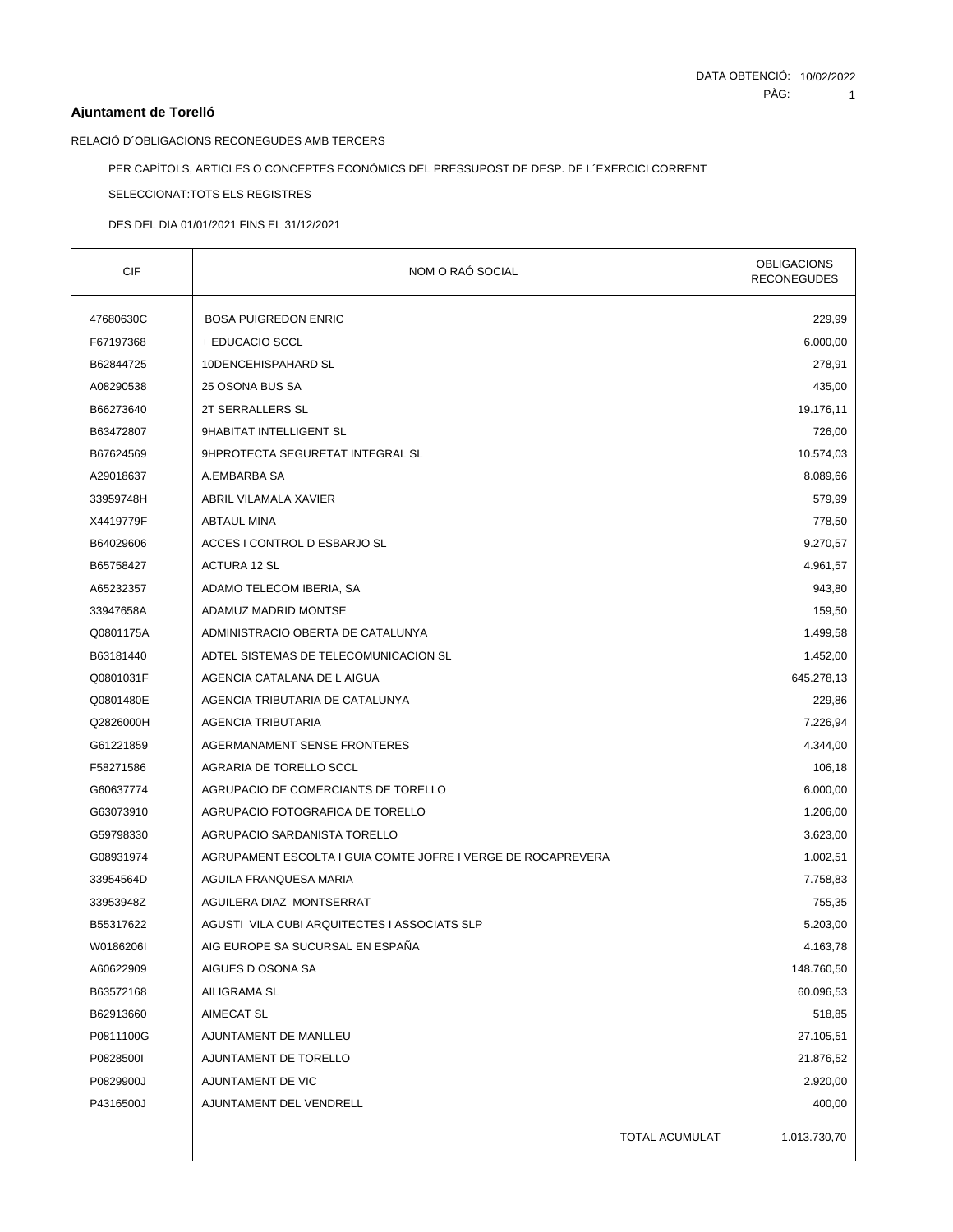| CIF       | NOM O RAÓ SOCIAL                            | <b>OBLIGACIONS</b><br><b>RECONEGUDES</b> |
|-----------|---------------------------------------------|------------------------------------------|
| X3998651D | AL HANNACH MOHAMED                          | 112,50                                   |
| 38102489E | ALCANTARA PARRAGA MANUEL                    | 2.855,00                                 |
| 33937292X | ALEMANY YLLA MIQUEL TICGES                  | 13.764,45                                |
| B58296955 | ALIANCE BROTHER SL                          | 2.077,47                                 |
| B17982166 | ALKIRENT SERVI SL                           | 1.429,25                                 |
| A28007748 | ALLIANZ COMPAÑIA DE SEGUROS Y REASEGUROS SA | 589,15                                   |
| 36569709P | ALONSO REPRESA JOSE                         | 2.800,00                                 |
| A91001438 | ALPHABET ESPAÑA FLEET MANAGEMENT SA         | 10.717,85                                |
| 33945029L | ALSINA PADROS XAVIER                        | 1.415,70                                 |
| 33939032W | ALTARRIBA LLADO JORDI                       | 76,50                                    |
| 35019808P | ALTIMIR SANS JOSEP M                        | 15.265,60                                |
| B63956536 | ALTIMIRAS ENGINYERS CONSULTORS SLP          | 7.629,05                                 |
| E17888405 | AMADEU I CIA CB                             | 1.694,00                                 |
| B63496053 | AMBIENS GESTIO DE RECURSOS AMBIENTAL SL     | 7.855,45                                 |
| B85355071 | AMBISER INNOVACIONES SL                     | 6.655,00                                 |
| G58044983 | AMPA CEIP Dr FORTIA SOLA                    | 10.228,20                                |
| G59492082 | AMPA CEIP VALL DEL GES                      | 5.749,94                                 |
| G64704463 | AMPA ESCOLA MARTA MATA                      | 11.305,10                                |
| G58674243 | AMPA ESCOLA SAGRATS CORS                    | 7.656,30                                 |
| G60505765 | AMPA IES CIRVIANUM                          | 3.060,00                                 |
| B65012015 | ANALISIS Y SERVICIOS INTEGRALES PORT SL     | 1.428,80                                 |
| 33935447M | ANGLADA BAU JORDI                           | 238,60                                   |
| B59408955 | ANGLADA ELECTRODOMESTICS SL                 | 139,00                                   |
| B63178636 | ANIGAMI AVENTURA SL                         | 580,80                                   |
| 33937911P | ANTENTAS MASSAGUER JORDI                    | 88,79                                    |
| B08413403 | <b>ANTONIO RABERT SL</b>                    | 850,01                                   |
| A28620649 | APLICACIONES ELECTRONICAS QUASAR SA         | 1.573,00                                 |
| A58768946 | APLICLOR WATER SOLUTIONS SA                 | 805,86                                   |
| B60413499 | APLING ACUSTICA E INSONORIZACION SL         | 363,00                                   |
| 39938193G | ARAUJO ORDOÑEZ GLADYS MAGALY                | 175,00                                   |
| 77306673Q | ARCARONS SOLANAS GERARD                     | 530,43                                   |
| 47831616B | ARCHS AUNION ALEIX                          | 544,50                                   |
| A08225278 | ARENES I GRAVES CASTELLOT SA                | 179.724,09                               |
| 77282813F | ARENYES NAVARRO CECILIA                     | 384,06                                   |
| B17574799 | ARICO FOREST SLU                            | 827,80                                   |
| B60556537 | ARIDS I FORMIGO CONANGLELL SL               | 22.122,13                                |
| B60279759 | ARIDS I TRANSPORTS CAMPRUBI SL              | 14.755,01                                |
| B58505553 | ARMERIA JOAN POU SL                         | 59,01                                    |
| B66563529 | ARQUIMATT MATERIALS I DECORACIO SL          | 20.269,71                                |
| 33955101V | ARRABAL CASAS DANIEL                        | 25.126,86                                |
| Y4616488B | ARRAKKAUI NADIA                             | 778,50                                   |
| J61123055 | ART 32 SCP                                  | 207,76                                   |
| B66533456 | ASFALTOS BARCINO SL                         | 207.571,40                               |
|           | <b>TOTAL ACUMULAT</b>                       | 1.605.811,33                             |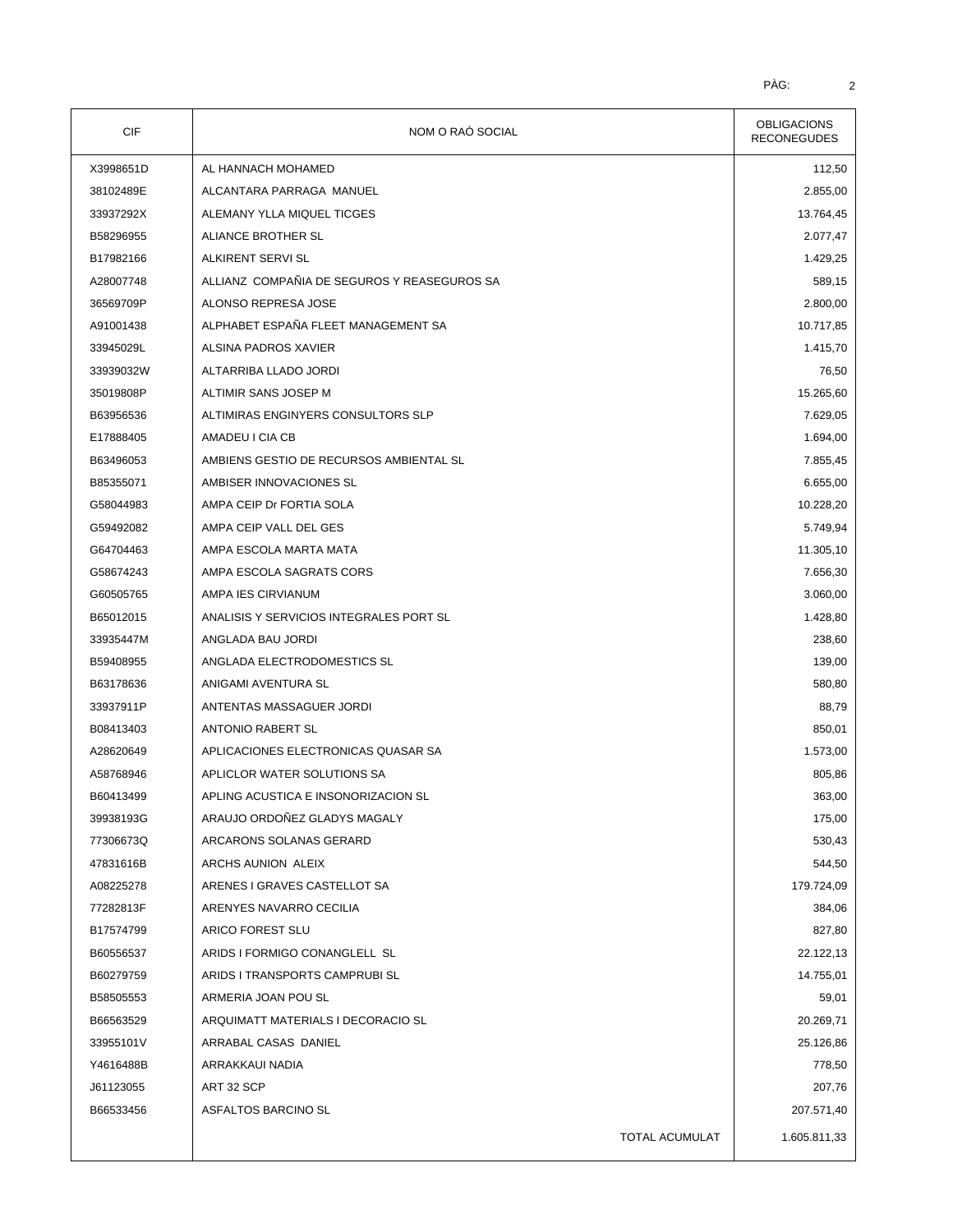| <b>CIF</b> | NOM O RAO SOCIAL                                                        | <b>OBLIGACIONS</b><br><b>RECONEGUDES</b> |  |
|------------|-------------------------------------------------------------------------|------------------------------------------|--|
| G58812827  | ASOCIACIO CULTURAL ANDALUSA DE TORELLO                                  | 1.308,00                                 |  |
| G66264193  | ASS. PER A LA DIVULGACIO ENSENYAMENT I PROMOCIO DE LA MUSICA CATALANA   | 1.000,00                                 |  |
| B65002321  | ASSESSORIA TORELLO PROFESSIONAL SLP                                     | 1.248,72                                 |  |
| G61045605  | ASSOC INTERNACIONAL DE CIUTATS EDUCADORES                               | 220,00                                   |  |
| G58540428  | ASSOC. ORIENT. FORMACIO INSERCIO TREB. ESTRANGERS (CITE)                | 1.375,00                                 |  |
| G17843830  | ASSOCIACIO AD s ESCOLA                                                  | 1.050,00                                 |  |
| G66867425  | ASSOCIACIO CARNAVAL TERRA ENDINS                                        | 16.100,00                                |  |
| G66436064  | ASSOCIACIO CATALANA DE MUNICIPIS                                        | 2.234,00                                 |  |
| G62334925  | ASSOCIACIO COR I ORQUESTRA SIMFONICA HARMONIA                           | 5.865,00                                 |  |
| G67132720  | ASSOCIACIO CULTURAL ACTURA                                              | 3.916,75                                 |  |
| G67475533  | ASSOCIACIO CULTURAL ART I ACCIO                                         | 1.800,00                                 |  |
| G61685855  | ASSOCIACIO CULTURAL COBLA CANIGO                                        | 8.747,89                                 |  |
| G64876105  | ASSOCIACIO CULTURAL DE CIRC I ARTS ESCENIQUES SI LO SE, NO ME CUELGO    | 6.630,00                                 |  |
| G61040994  | ASSOCIACIO CULTURAL DEIXEBLES DE SANT FELIU                             | 36.000,00                                |  |
| G17734948  | ASSOCIACIO CULTURAL DOS PER QUATRE                                      | 1.200,00                                 |  |
| G61073490  | ASSOCIACIO CULTURAL I ARTISTICA GEA                                     | 45.954,32                                |  |
| G66746009  | ASSOCIACIO CULTURAL INDIAN RUNNERS                                      | 726,00                                   |  |
| G66480575  | ASSOCIACIO CULTURAL ITER LUMINIS                                        | 3.113,33                                 |  |
| G55069769  | ASSOCIACIO CULTURAL LA PRINCIPAL D OLOT                                 | 1.100,00                                 |  |
| G58641952  | ASSOCIACIO D'ARXIVERS. GESTORS DE DOCUMENTS DE CATALUNYA                | 75,00                                    |  |
| G58208067  | ASSOCIACIO DE DISMINUITS FISICS D'OSONA                                 | 2.300,00                                 |  |
| G65043390  | ASSOCIACIÓ DE MESTRES ELS NANS                                          | 197.937,72                               |  |
| G67160010  | ASSOCIACIO DE MUNICIPIS I ENTITATS PER L'AIGUA PUBLICA                  | 432,00                                   |  |
| G65739930  | ASSOCIACIO DE MUNICIPIS PER LA INDEPENDENCIA-AMI                        | 1.115,50                                 |  |
| G67255802  | ASSOCIACIO DE PROMOCIO DE L ARTESANIA ALIMENTARIA SOSTENIBLE            | 449,60                                   |  |
| G58700238  | ASSOCIACIO DE TITULARS DE MODULS DEL MERCAT MUNICIPAL                   | 10.560,00                                |  |
| G59520361  | ASSOCIACIO D'ESTUDIS TORELLONENCS                                       | 9.814,46                                 |  |
| G61916078  | ASSOCIACIO DONANTS DE SANG D'OSONA                                      | 1.000,00                                 |  |
| G62995204  | ASSOCIACIO EL TEATRE ESSELA                                             | 14.000,00                                |  |
| G66502048  | ASSOCIACIO EVAL ESPORT AMB VALORS                                       | 697,00                                   |  |
| G66069733  | ASSOCIACIO GRODE                                                        | 1.600,00                                 |  |
| G65368128  | ASSOCIACIO LA CALORICA                                                  | 4.488,58                                 |  |
| G66262304  | ASSOCIACIO LA PERSIANA                                                  | 2.783,00                                 |  |
| G02886760  | ASSOCIACIO LA TORNERIA AUDIOVISIUALS                                    | 1.937,50                                 |  |
| G67124743  | ASSOCIACIO MIL FUTURS                                                   | 660,00                                   |  |
| G61669131  | ASSOCIACIO OSONA CONTRA EL CANCER                                       | 1.000,00                                 |  |
| G66506056  | ASSOCIACIO PLATAFORMA D'ARTS DE CARRER                                  | 266,20                                   |  |
| G65449704  | ASSOCIACIO SINDROME ASPERGER                                            | 500,00                                   |  |
| G66981648  | ASSOCIACIO XAFEC, XARXA DE FESTIVALS DE MUSICA DE CATALUNYA             | 302,50                                   |  |
| G67046573  | ASSOCIACIO XARXA DE MUNICIPIS DE L ECONOMIA SOCILA I SOLIDARIA<br>XMESS | 650,00                                   |  |
| G67023309  | ASSOCIACION DE EDITORES DE LIBRO ALBUM                                  | 250,00                                   |  |
| B83998740  | AUDIFILM CONSULTING SLU                                                 | 23.737,07                                |  |
| A50878842  | AULOCE SA - ESPUBLICO -                                                 | 4.541,00                                 |  |
|            |                                                                         |                                          |  |
|            | <b>TOTAL ACUMULAT</b>                                                   | 2.026.497,47                             |  |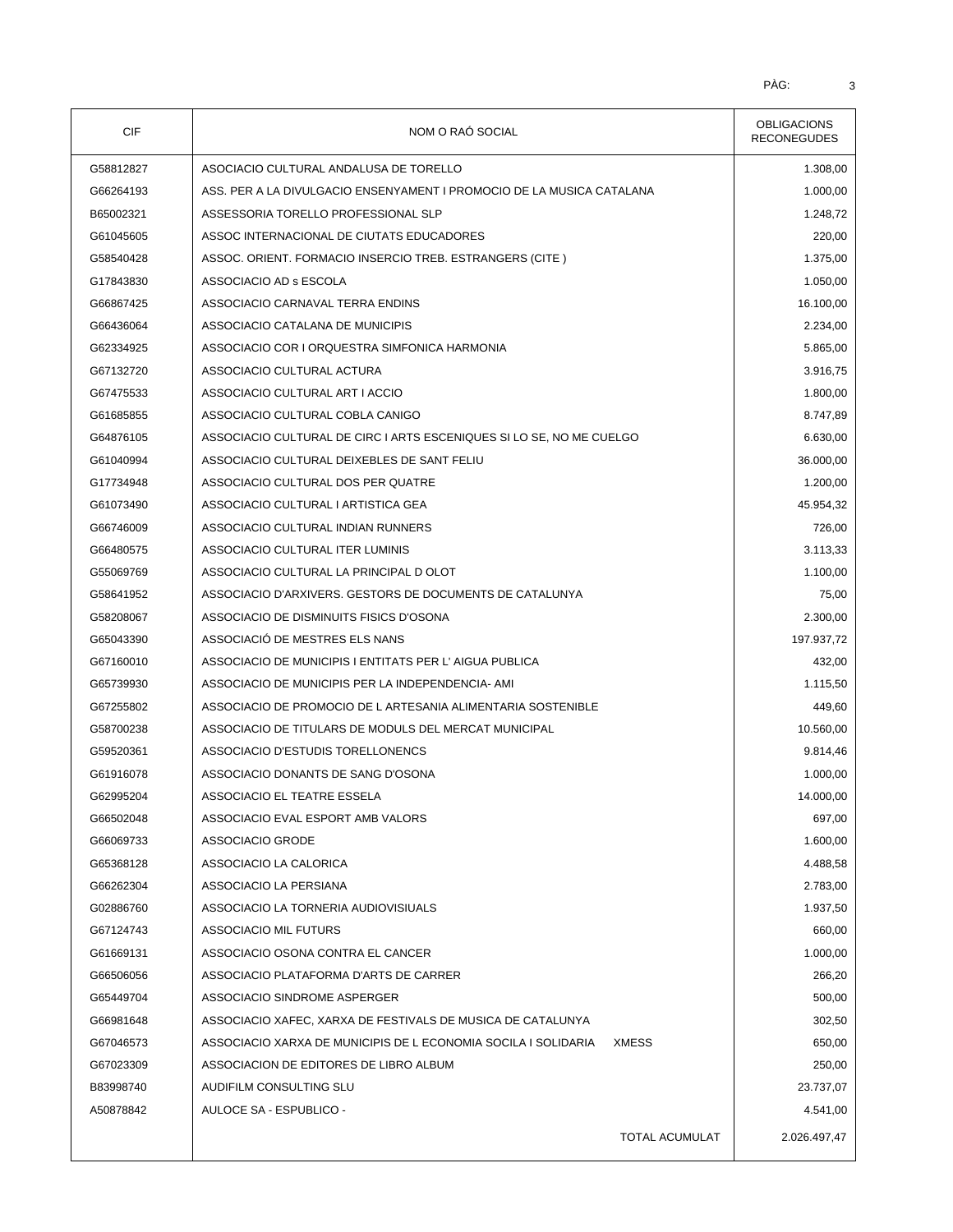| CIF       | NOM O RAÓ SOCIAL                                  | <b>OBLIGACIONS</b><br><b>RECONEGUDES</b> |
|-----------|---------------------------------------------------|------------------------------------------|
| B61689014 | AUTOCARS ROVIRA SL                                | 1.100,00                                 |
| B08386146 | AUTOMATISMES INDUSTRIALS MANTOR SL                | 555,84                                   |
| B59556506 | AUTOMOTOR TORELLO SL                              | 7.750,72                                 |
| B65182164 | AVANT SERVEIS I ELEMENTS URBANS, SL               | 1.251,68                                 |
| B66864331 | AVC DIGITAL MEDIA IBERIA SL                       | 2.105,40                                 |
| B84117167 | AVENCAR LINK SL                                   | 271,35                                   |
| J65454969 | AVID S D ESPECTACLES S C P                        | 60.238,04                                |
| 43627106Q | AYMERICH ANDREU JORGE                             | 5.717,47                                 |
| B41632332 | AYTOS SOLUCIONES INFORMATICAS SLU                 | 4.404,40                                 |
| F65202624 | AZIMUT 360 SCCL                                   | 14.753,06                                |
| 47793009K | <b>BAAMONDE SANCHEZ INGRID</b>                    | 1.250,00                                 |
| 33949408M | <b>BADIA VILA MONTSERRAT</b>                      | 125,00                                   |
| A08000143 | BANC DE SABADELL SA                               | 2.460,66                                 |
| A48265169 | BANCO BILBAO VIZCAYA ARGENTARIA SA                | 26.634,33                                |
| A39000013 | <b>BANCO SANTANDER S A</b>                        | 5.771,84                                 |
| 35034539L | <b>BARMONA VIVES JAIME</b>                        | 568,70                                   |
| 46323705A | BARTRINA FREIXER JOAN MANEL                       | 2.427,20                                 |
| 77727416C | <b>BASCO PRATDEBASA JOSEP</b>                     | 86,26                                    |
| 39710617J | BASSA SANABRA JOSEP MARIA                         | 1.982,46                                 |
| 77475179R | BASSAGAÑA TERRADES CARLOS                         | 1.331,00                                 |
| 33955583Q | <b>BASSAS TUNEU NURIA</b>                         | 60,00                                    |
| B67199513 | <b>BAULA COMUNICACIO SL</b>                       | 13.747,98                                |
| B63060644 | BCQ ARQUITECTURA BACELONA SLP                     | 1.815,00                                 |
| 46702773P | BEAMUD QUILEZ ANNA MARIA                          | 56,00                                    |
| 33903627V | <b>BEDOS BALSACH MONICA</b>                       | 423,50                                   |
| B59987529 | BENITO URBANS S L U                               | 2.680,14                                 |
| R0800043B | <b>BISBAT DE VIC</b>                              | 8.990,51                                 |
| J65201022 | <b>BISTROT DEL FIRAL</b>                          | 384,00                                   |
| B17310947 | <b>BITO PRODUCCIONS SL</b>                        | 9.941,61                                 |
| B62138219 | BLANCAFOR 2000 SL                                 | 2.316,31                                 |
| B67280776 | <b>BLANK WORKS SL</b>                             | 349,93                                   |
| A03813474 | BLINKER ESPAÑA SAU                                | 3.101,30                                 |
| A58281262 | <b>BOADA SA</b>                                   | 9.788,78                                 |
| 33947584K | BOIX ARIMANY CONCEPCIO - ART FLORAL CAN REMOLINS- | 280,00                                   |
| A08665838 | <b>BON PREU SAU</b>                               | 9.888,46                                 |
| 46142113L | BONET GINE ANNA                                   | 363,00                                   |
| 46049136P | BORDANOVE VAZQUEZ ALBERTO                         | 151,00                                   |
| 40286309S | <b>BOSCH ARAGO MANEL</b>                          | 1.815,00                                 |
| X9470474V | <b>BOUCHKHACHAKH SAIDA</b>                        | 37,50                                    |
| B59307918 | <b>BRAIDINK SL</b>                                | 413,22                                   |
| B60936176 | BRASERIA - RESTAURANT EL TRIANGLE SL              | 480,00                                   |
| B62138144 | BROTHERS PROJECTIONS SL                           | 1.089,00                                 |
| B66109752 | BSB ESTRUCTURES D EDIFICACIO I PONTS SL           | 3.388,00                                 |
|           | <b>TOTAL ACUMULAT</b>                             | 2.238.843,12                             |
|           |                                                   |                                          |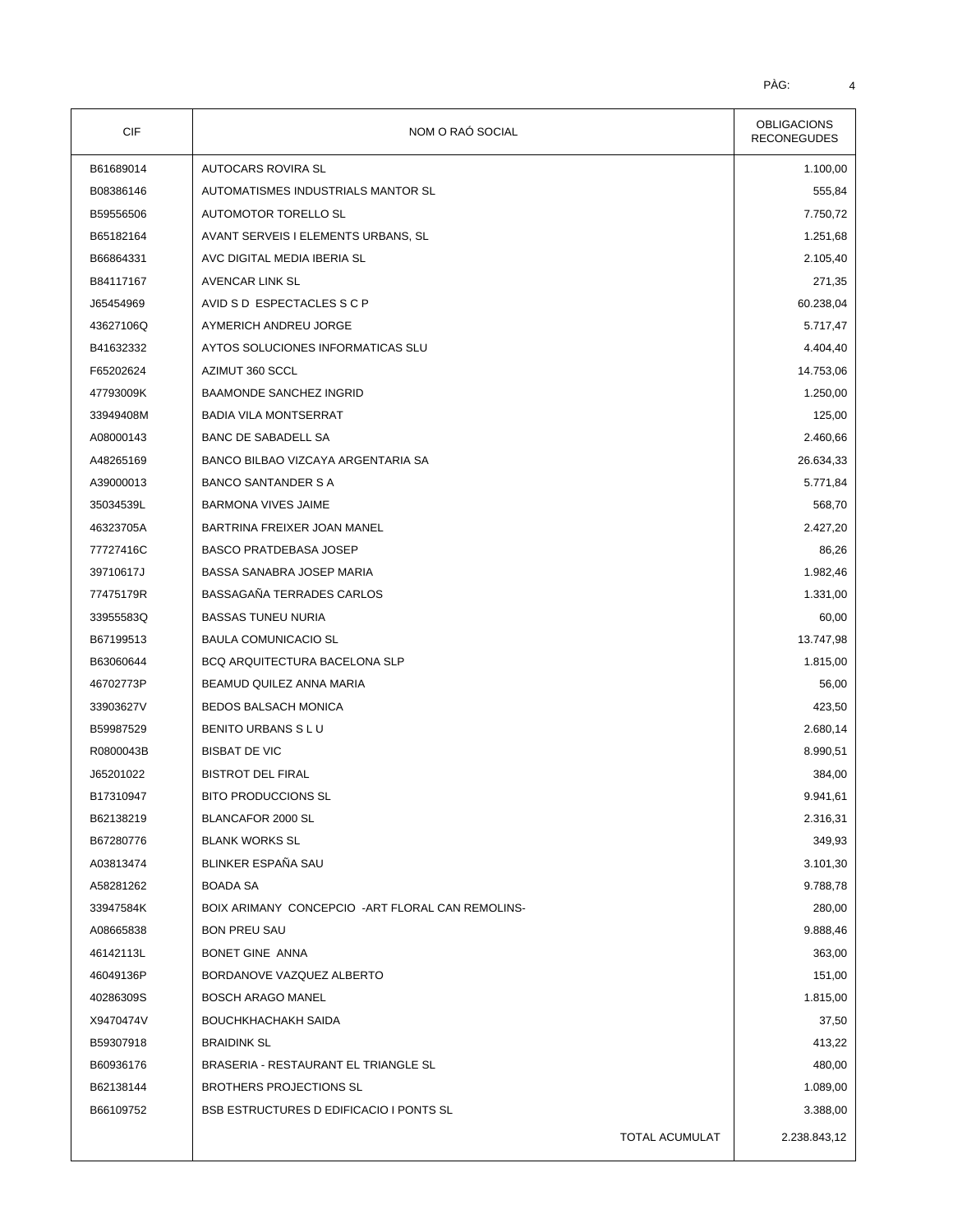| CIF       | NOM O RAÓ SOCIAL                                                                          | <b>OBLIGACIONS</b><br><b>RECONEGUDES</b> |
|-----------|-------------------------------------------------------------------------------------------|------------------------------------------|
| B63582381 | <b>BUISI TOOLS</b>                                                                        | 1.100,53                                 |
| B62426895 | <b>BUSINESS TECHNOLOGY AND CONSULTING SL</b>                                              | 15.115,56                                |
| B73738080 | <b>BYVERD LEDS SL</b>                                                                     | 62,68                                    |
| B66632092 | <b>CADERSEM SL</b>                                                                        | 2.813,25                                 |
| B62483391 | <b>CADIRAFINA SL</b>                                                                      | 3.426,72                                 |
| F08216863 | CAIXA D ENGINYERS (CAIXA DE CREDIT DELS ENGINYERS - CAJA DE CREDITO DE<br>LOS INGENIEROS) | 17.057,14                                |
| A08663619 | <b>CAIXABANK SA</b>                                                                       | 1.824,47                                 |
| F04743175 | CAJAMAR CAJAS RURALES UNIDAS SCC                                                          | 0,35                                     |
| B67413690 | CAL CALMA SL                                                                              | 3.592,19                                 |
| B80216435 | CALL AND PLAY SL                                                                          | 1.048,59                                 |
| 54578341P | CAMARA KEITA MAMADOU                                                                      | 526,25                                   |
| 77277641X | CAMPRODON SUBIRACHS FRANCESC                                                              | 1.250,00                                 |
| 77094532G | CAMPRUBI FAGEDA RAMON                                                                     | 77,44                                    |
| 77105610L | CAMPS VILASECA JUDIT                                                                      | 4.668,85                                 |
| J65836348 | CAN CELS SCP                                                                              | 33,88                                    |
| B65836348 | CAN CELS TORNERIA SL                                                                      | 199,65                                   |
| 37670155L | CANAL PEY JOSE MARIA                                                                      | 1.250,00                                 |
| B67103978 | <b>CANIAUSA CENTER SL</b>                                                                 | 14.822,50                                |
| 77306814L | CAÑIZARES GONZALEZ JULIAN                                                                 | 214,05                                   |
| 77475944F | CAPDEVILA ALVAREZ JOSEP M. (CAL PAGES)                                                    | 1.200,00                                 |
| 33945491K | CARCASONA UTRERO SANTIAGO                                                                 | 840,39                                   |
| R0800521G | CARITAS DIOCESANA DE VIC                                                                  | 6.039,01                                 |
| 37667680M | CARRERA CARBONELL JOSE                                                                    | 192,00                                   |
| 77912369F | CARRERAS GUELL JORDI                                                                      | 2.952,40                                 |
| 48040003H | CASACUBERTA CASALS LAIA                                                                   | 1.785,00                                 |
| 47846060B | CASACUBERTA PALMAROLA MARC (AM)                                                           | 9.851,15                                 |
| 33953856Z | <b>CASALS DOT GUILLEM</b>                                                                 | 104,00                                   |
| 77269006T | CASALS FONT M. ANGELS                                                                     | $-117,86$                                |
| 47850884M | CASAS SAYOS JUDITH                                                                        | 223,85                                   |
| 77052204L | CASASSAS MARTI JUAN                                                                       | 242,00                                   |
| B17956392 | <b>CASCAI TEATRE SL</b>                                                                   | 3.025,00                                 |
| B61235164 | CASLLOGUER SL                                                                             | 5.691,84                                 |
| B61411153 | CASSANY DESIGNE, SL                                                                       | 1.462,04                                 |
| 36574491Y | CASTAÑO BARBERO JUAN ALBERTO                                                              | 1.203,89                                 |
| 21649517P | CASTILLO MONTAÑES FRANCISCO JAVIER                                                        | 2.420,00                                 |
| B61528956 | CATALANA DE SEGURETAT I COMUNICACIONS SL                                                  | 26.597,61                                |
| A28119220 | CATALANA OCCIDENTE SEGUROS                                                                | 20.075,77                                |
| B61506663 | CATALONIA UNIC SL                                                                         | 1.234,20                                 |
| B61451399 | CATVL 97 SLU                                                                              | 4.961,00                                 |
| B67158659 | CATWAS 365 SL                                                                             | 2.521,30                                 |
| Q5856296H | CEIP DR FORTIA SOLA                                                                       | 600,00                                   |
| B60084951 | CELESTI SOY SL                                                                            | 13.838,28                                |
|           | TOTAL ACUMULAT                                                                            | 2.414.870,09                             |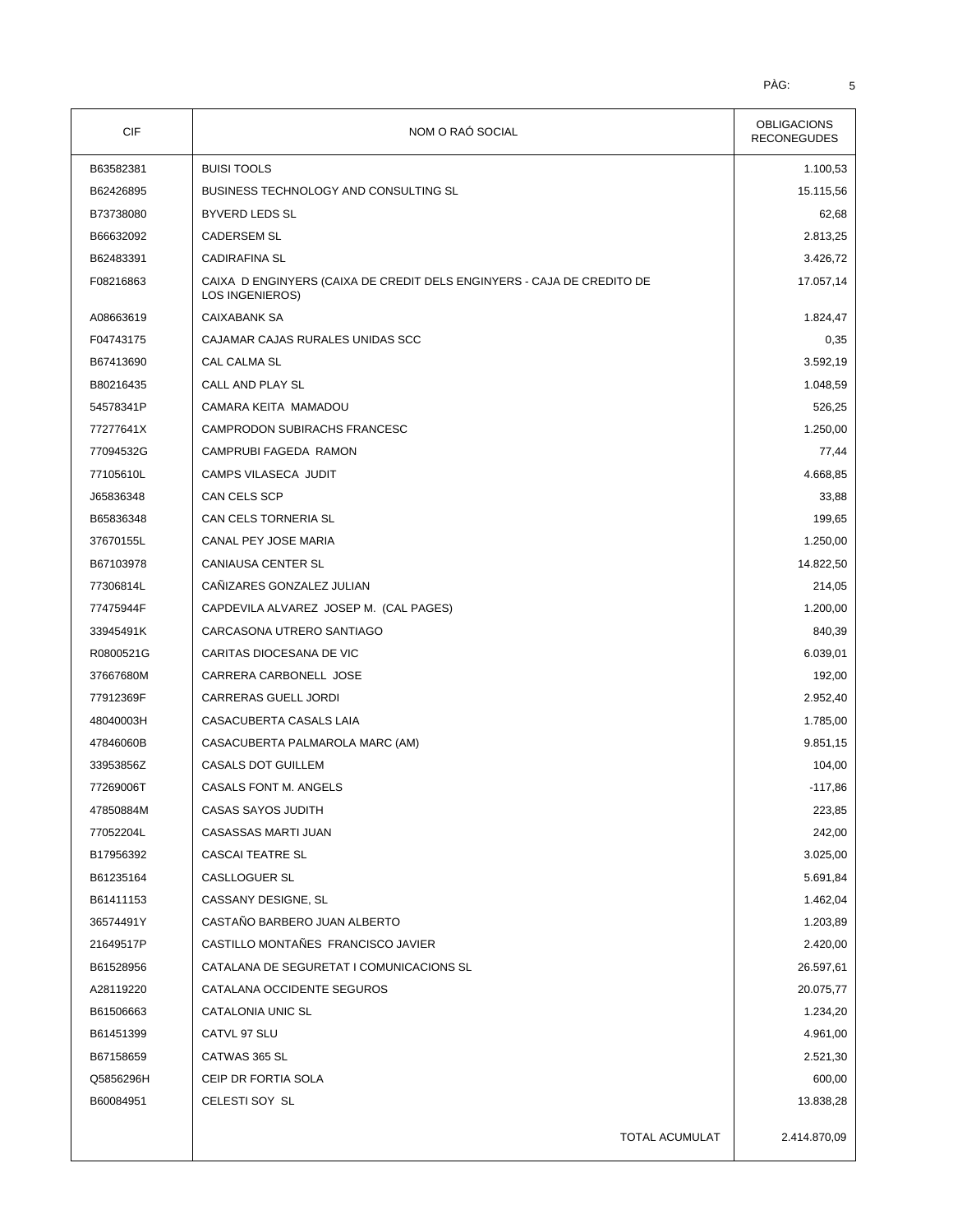| CIF       | NOM O RAÓ SOCIAL                                              | <b>OBLIGACIONS</b><br><b>RECONEGUDES</b> |
|-----------|---------------------------------------------------------------|------------------------------------------|
| F65387177 | CELOBERT. ARQUITECTURA, ENGINYERIA I URBANISME SCCL           | 4.356,00                                 |
| B67561753 | CENTRAL OPERATIVA COMERCIAL 3000 SLU                          | 1.650,76                                 |
| B08917023 | <b>CESVA INSTRUMENTS SLU</b>                                  | 5.343,36                                 |
| 33945357W | CHECA TRABAL JORDI                                            | 435,60                                   |
| 49658143Q | CHILAH BOULANEOUAR, HAKIMA                                    | 175,00                                   |
| B25296534 | CIA DE MAQUINARIA MONTOLIU SL                                 | 4.569,30                                 |
| B62658521 | CIAS COM 2001 SL                                              | 5.687,00                                 |
| B67137810 | <b>CIRCO EIA SL</b>                                           | 2.499,99                                 |
| B66148644 | <b>CITLED SLU</b>                                             | 57.083,44                                |
| 43739472G | CLAVERA RIERA JOSEP ORIOL                                     | 243,17                                   |
| 43681729Z | CLEMARES ROCA NURIA                                           | 341,00                                   |
| B67015057 | CLIMA EVENTS RENTAL SL                                        | 11.011,61                                |
| 47793539E | CLUA SERRA LIDIA                                              | 165,00                                   |
| G59322859 | CLUB BASQUET TORELLO                                          | 14.176,50                                |
| G58300773 | CLUB DE TIR ESPORTIU D'OSONA                                  | 600,00                                   |
| G60361003 | <b>CLUB FUTBOL TORELLO</b>                                    | 19.302,50                                |
| G58809146 | <b>CLUB TENNIS TORELLO</b>                                    | 22.091,50                                |
| B62837000 | CLUSELLS-ROCA ENGINYERS SL                                    | 10.744,80                                |
| 47792807A | CODINA RIFA ROGER                                             | 1.000,00                                 |
| 33945599Z | <b>CODINACH PORTET PERE</b>                                   | 312,00                                   |
| 33951753G | CODONY RUAIX, XAVIER                                          | 792,61                                   |
| F65436743 | COEDUCACCIO SCCL                                              | 350,00                                   |
| Q0866007H | COL LEGI DE SECRETARIS, INTERVENTORS I TRESORERS DE BARCELONA | 765,00                                   |
| G61541611 | COLLA GEGANTERA DE TORELLO                                    | 3.494,00                                 |
| 33956042S | <b>COLOMER GRABULOSA RAMON</b>                                | 967,58                                   |
| B58082934 | <b>COLOMER RIFA SLP</b>                                       | 12.559,80                                |
| B60121001 | <b>COMBUSTIBLES MOLIST SL</b>                                 | 4.709,32                                 |
| A17109075 | COMERÇ TURRO SA                                               | 616,56                                   |
| B59156034 | <b>COMERCIAL BLAUTEC SL</b>                                   | 711,82                                   |
| A58026634 | <b>COMERCIAL CONTEL SA</b>                                    | 4.420,98                                 |
| B17694530 | COMERCIAL PAPERERA I MATERIALS D OFICINA SL                   | 675,58                                   |
| G60083367 | COMISSIO DE REIS DE TORELLO                                   | 4.794,00                                 |
| B62500061 | COMPAÑIA DE DANZA MAR Y JAVIER SL                             | 1.482,25                                 |
| B61686168 | COMPANYIA DUNIFORMES TECNIPRO SL                              | 1.629,74                                 |
| H65464927 | COMUNITAT DE PROPIETARIS BAIXADA DE L'ARXIU 1                 | 314,52                                   |
| H59837773 | COMUNITAT DE PROPIETARIS BORGONYA 12                          | 385,98                                   |
| H61272225 | COMUNITAT DE PROPIETARIS CABRERA 19                           | 360,00                                   |
| H61454047 | COMUNITAT DE PROPIETARIS CAPSAVILA 13 17                      | 1.395,96                                 |
| H64813603 | COMUNITAT DE PROPIETARIS CL MANLLEU 7                         | 4.500,00                                 |
| H67368118 | COMUNITAT DE PROPIETARIS CR ST ANTONI 32                      | 3.500,00                                 |
| H62220165 | COMUNITAT DE PROPIETARIS EDIFICI DOS RIUS                     | 666,72                                   |
| H61304846 | COMUNITAT DE PROPIETARIS GARATGES CR/CONGOST 62               | 2.340,00                                 |
| H62434402 | COMUNITAT DE PROPIETARIS VOLTREGA 9                           | 489,06                                   |
|           | <b>TOTAL ACUMULAT</b>                                         | 2.628.580,10                             |
|           |                                                               |                                          |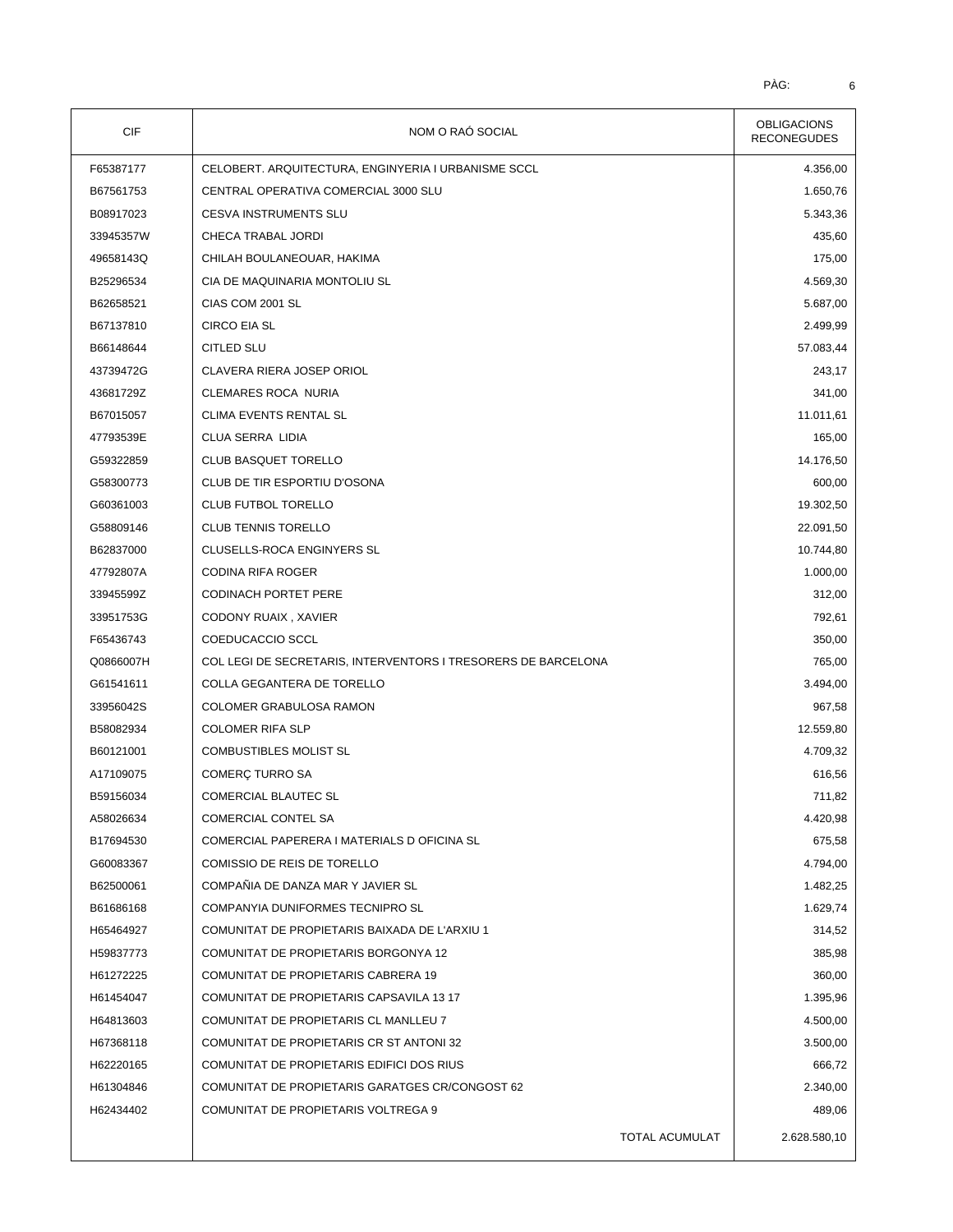| <b>CIF</b> | NOM O RAÓ SOCIAL                                               | <b>OBLIGACIONS</b><br><b>RECONEGUDES</b> |
|------------|----------------------------------------------------------------|------------------------------------------|
| G61443156  | CONFEDERACIÓ D'HORTICULTURA ORNAMENTAL DE CATALUNYA            | 363,00                                   |
| V08983751  | CONSELL CATALA DEL LLIBRE INFANTIL I JUVENIL                   | 24,00                                    |
| P5800015I  | CONSELL COMARCAL D OSONA                                       | 181.158,11                               |
| P0800147A  | CONSORCI D OSONA DE SERVEIS SOCIALS                            | 900,00                                   |
| P0800157J  | CONSORCI DE LA VALL DEL GES ORIS I BISAURA                     | 193.174,54                               |
| P0800060F  | <b>CONSORCI DEL TER</b>                                        | 4.883,08                                 |
| P0800049I  | CONSORCI GESTIO RESIDUS URBANS D OSONA                         | 315.366,51                               |
| Q5856172A  | CONSORCI PER A LA NORMALITZ.LINGUISTICA                        | 19.319,12                                |
| B64917966  | CONSTRUCCIONS CROS TRES SL                                     | 48.178,02                                |
| B62626908  | CONSTRUCCIONS I REFORMES J.CAPDEVILA SL                        | 1.193,79                                 |
| B61841920  | CONSTRUCCIONS I REFORMES MILANY, SL                            | 65,34                                    |
| J66192386  | <b>CONSTRUCCIONS VILLENASCP</b>                                | 30.068,39                                |
| B17525429  | CONTULTORIA TECNICA NEXUS GEOGRAFICS, SL                       | 605,00                                   |
| B60786688  | COPIER OSONA SL                                                | 7.928,36                                 |
| 51243410P  | COREA NEW JENNY LISSETH                                        | 231,25                                   |
| B60333150  | <b>CORRETJA SL</b>                                             | 4.568,57                                 |
| B66643776  | <b>CORTINES DARNES SL</b>                                      | 1.743,52                                 |
| Q2866001G  | CREU ROJA D'OSONA                                              | 2.133,00                                 |
| 47791145C  | CRIBALLES CARMONA ADRIA                                        | 1.816,78                                 |
| 38166568T  | <b>CROSAS PUIGVI JOSEP</b>                                     | 507,00                                   |
| B67152173  | <b>CROUS EXPERT SL</b>                                         | 350,90                                   |
| Q1766006I  | <b>CSITAL GIRONA</b>                                           | 80,00                                    |
| 52466460X  | <b>CUADRADO ALBA ERNEST</b>                                    | 253,59                                   |
| V67537985  | CUP TORELLO - SOM POBLE- ALTERNATIVA MUNICIPALISTA (2019-2023) | 2.675,28                                 |
| 33953302N  | <b>CURRIUS SOLER ELISENDA</b>                                  | 2.771,40                                 |
| 43539412K  | <b>CUSIDO GARI ADA</b>                                         | 320,00                                   |
| A63141170  | D ALEPH INICIATIVAS Y ORGANIZACION SA                          | 3.628,79                                 |
| 77094671M  | DACHS ROVIRA CONCEPCION                                        | 1.250,00                                 |
| B63939177  | <b>DAGRA ELECTRICS SL</b>                                      | 7.586,85                                 |
| B64609134  | DAISA NETEJA I MANTENIMENTS SL                                 | 796,07                                   |
| 33958684N  | DANES GAROLERA ADA                                             | 6.750,00                                 |
| G64519671  | DANSAIRES DE LA VALL DEL GES                                   | 497,82                                   |
| B18884718  | DATACOL HISPANIA SL                                            | 347,50                                   |
| 33953670N  | DAVID LOPEZ SOLDEVILA                                          | 1.906,17                                 |
| B88283767  | DECIMO X ARTE SL                                               | 1.101,10                                 |
| B66686130  | DEPORTE ESCOLAR E INSTALACIONES DEPORTIVAS SL                  | 11.555,50                                |
| 77281709F  | DESEURAS GALLIFA RAMON                                         | 212,22                                   |
| A08685273  | DEXTRON INGENIERIA DE LA TELECOMUNICACION SAL                  | 2.543,15                                 |
| X2620323W  | DIALLO BOYE                                                    | 245,96                                   |
| Y4359259Z  | DIALLO MARIAMA DIOULDE                                         | 421,00                                   |
| B17427618  | DIBOSCH SL                                                     | 9.654,20                                 |
| B61794871  | DILART APLICACIONS DE SENYALITZACIO SL                         | 731,81                                   |
| B62095781  | DILME FABRE TORRAS I ASSOCIATS SLP                             | 1.815,00                                 |
|            |                                                                |                                          |
|            | TOTAL ACUMULAT                                                 | 3.500.301,79                             |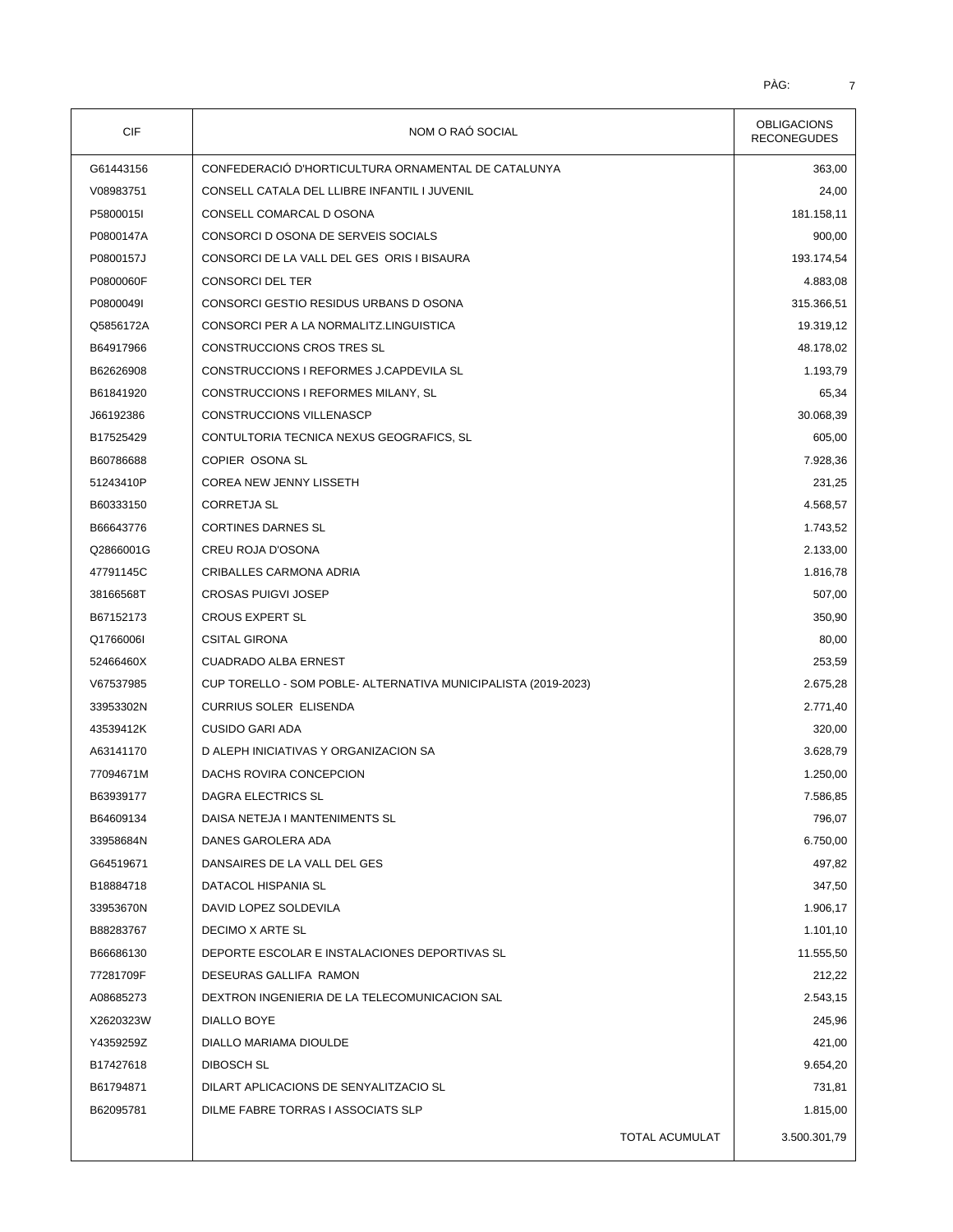| <b>CIF</b> | NOM O RAÓ SOCIAL                                          | <b>OBLIGACIONS</b><br><b>RECONEGUDES</b> |
|------------|-----------------------------------------------------------|------------------------------------------|
| J60528296  | <b>DIMAN ELECTRONICA SCP</b>                              | 337,59                                   |
| 47790837B  | DINARES ROVIRA BRUNA                                      | 391,00                                   |
| P0800000B  | DIPUTACIO DE BARCELONA                                    | 171.148,17                               |
| 33935478J  | <b>DOBLAS MARTIN CARLES</b>                               | 136,43                                   |
| 77913937B  | DOMENECH GARCIA MARIA CARME                               | 1.089,00                                 |
| 33956043Q  | DOT VERDAGUER ANNA                                        | 210,00                                   |
| B65001893  | <b>DRAGCLIC SL</b>                                        | 3.387,72                                 |
| 47846284M  | DURAN MUNTADA ANGEL                                       | 1.161,60                                 |
| F65597072  | E I SAMBUCUS SCCL                                         | 1.486,35                                 |
| B08658601  | ECA ENTIDAD COLABORADORA DE LA ADMINISTRACION SL          | 923,47                                   |
| J61842803  | ECOGRAMA ESPAIS SCP                                       | 430,70                                   |
| B66127044  | ECOOBAM EUROPA SERVICES SL                                | 493,68                                   |
| B20572996  | E-COORDINA GESTION DOCUMENTAL SL                          | 3.176,25                                 |
| B65258261  | EDICIO DE PREMSA PERIODICA ARA SL                         | 1.499,68                                 |
| B66917048  | EDICIONS DEL NUVOL TOBELLA                                | 363,00                                   |
| 54579435K  | EL AISSAOUI BEKKAOUI JAMILA                               | 259,50                                   |
| 46194638N  | EL BAKKALI ADDELILAH                                      | 406,65                                   |
| Y0953562L  | EL BOUHASSANI KALTOUM                                     | 389,25                                   |
| X7912038S  | EL FANICHI RACHID                                         | 180,00                                   |
| X8587776J  | EL HADDOUCHI SIHAM                                        | 389,25                                   |
| J26525089  | EL PATIO SC                                               | 1.263,24                                 |
| B67557785  | EL TERRAT GESTIONES XXI SL                                | 1.808,95                                 |
| B62145503  | ELECTRICITAT BOQUET SL                                    | 100.724,28                               |
| B61265542  | ELECTROTECNIA REIXACH FEIXES SL                           | 2.881,26                                 |
| B59996629  | EMPRESA CATALANA DE DESRATITZACIO SL ECADE                | 14.336,71                                |
| A81948077  | ENDESA ENERGIA SAU                                        | 449.507,78                               |
| B64448947  | <b>ENERGRUP BIO RENOVALBES SL</b>                         | 107.156,15                               |
| B63609374  | <b>ENGIAUX SL</b>                                         | 3.509,00                                 |
| B17701251  | ENGINYERIA AGRICOLA I TOPOGRAFICA EURO NORD 21 SLP        | 907,50                                   |
| B63091284  | ENGINYERIA J. PAGESPETIT SLP PAGESPETIT CASELLAS          | 2.553,10                                 |
| S5800004C  | ENTITAT AUTONOMA DEL DIARI OFICIAL I DE PUBLICACIONS DOGC | 10.701,60                                |
| G08489742  | ESCOLA NTRA SRA ROCAPREVERA                               | 7.335,46                                 |
| Q5855912A  | ESCOLA PUBLICA VALL DE GES                                | 600,00                                   |
| R5800067J  | ESCOLA SAGRATS CORS                                       | 600,00                                   |
| 46659747S  | <b>ESMARATS BIGAS MARTA</b>                               | 192,50                                   |
| 77312033V  | <b>ESPARO TORRAS ANTONI</b>                               | 1.900,00                                 |
| 47703521A  | <b>ESPINASA GALITO ALBA</b>                               | 3.070,98                                 |
| B61866125  | <b>ESPORTS EVEREST SL</b>                                 | 1.708,88                                 |
| B67319921  | <b>ESPORTS ISERN 56 SL</b>                                | 64,00                                    |
| 49657368T  | ESQUIVEL SUYON AURORA DEL ROSARIO                         | 262,50                                   |
| X2767450K  | ESSAIH AL HOSSAIN                                         | 259,50                                   |
| B63855167  | <b>ESTEL 2005 SL</b>                                      | 1.474,51                                 |
| 34738061B  | ESTERLI SANLLEHY SERGI                                    | 300,00                                   |
|            |                                                           |                                          |
|            | TOTAL ACUMULAT                                            | 4.401.278,98                             |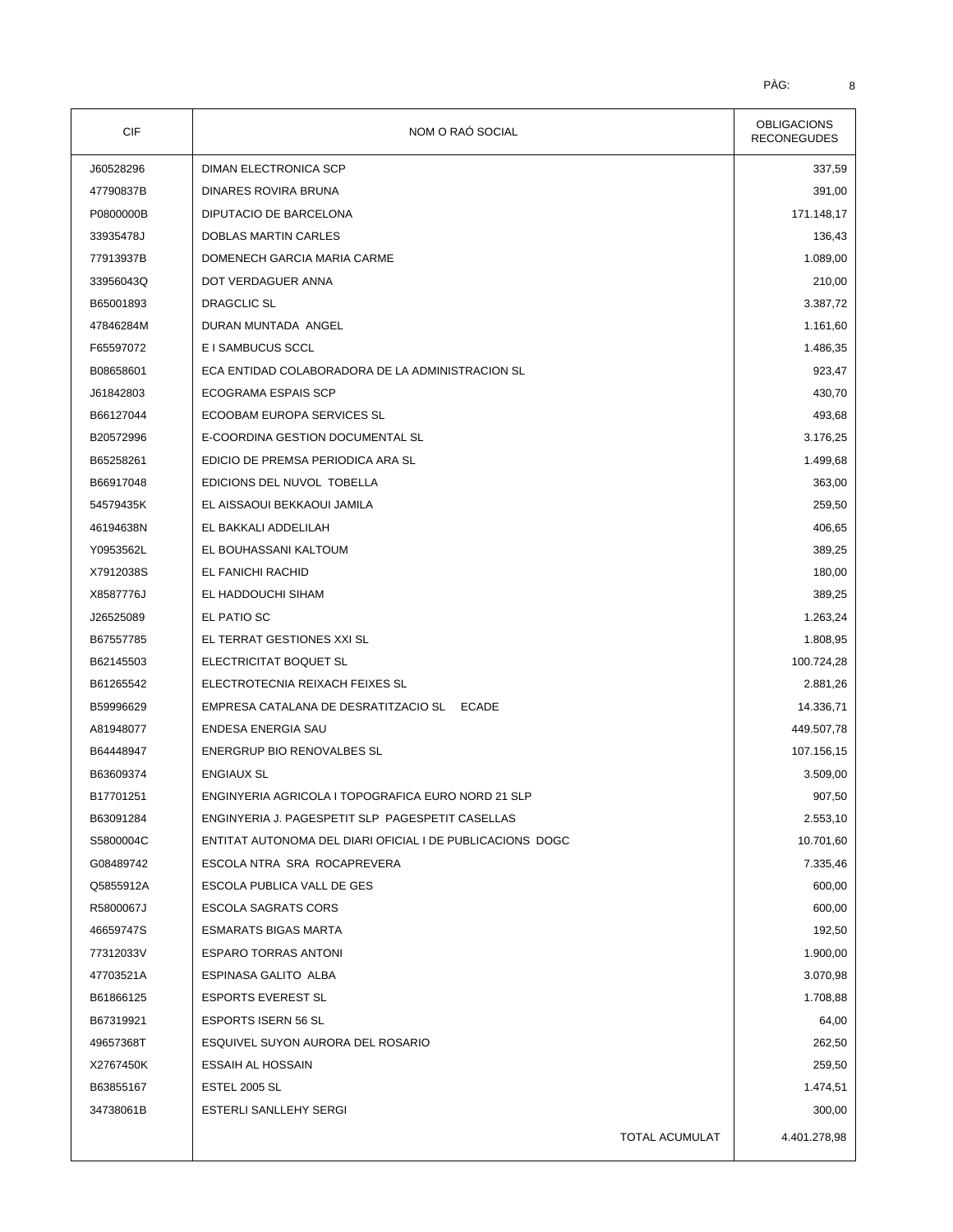| CIF       | NOM O RAÓ SOCIAL                                              | <b>OBLIGACIONS</b><br><b>RECONEGUDES</b> |
|-----------|---------------------------------------------------------------|------------------------------------------|
| B55356927 | ESTRATEGIAS WEB TO PRINT SL                                   | 6.305,86                                 |
| B67612424 | <b>ESTURIONS DE COLORS SL</b>                                 | 999,70                                   |
| B55667562 | ETECNIC MOVILIDAD ELECTRICA SRL                               | 2.945,98                                 |
| A59160366 | EUMO GRAFIC SAU                                               | 363,00                                   |
| B55162168 | EUROPE PROFESSIONAL TOOLS SL                                  | 3.797,00                                 |
| B60596129 | EUROPEA DE MATERIALS SL                                       | 1.308,93                                 |
| 33932335K | <b>FARMACIA ANNA POU</b>                                      | 189,55                                   |
| 35019992P | <b>FARRES PUNTI RAMON</b>                                     | 300,00                                   |
| A28541639 | FCC MEDIO AMBIENTE SA                                         | 522.143,36                               |
| B65864423 | FD ACRONIM SL                                                 | 10.376,90                                |
| 33930769L | FEBRER BASSAS MARTIN                                          | 377,52                                   |
| G08665432 | FEDERACIO CATALANA DE BASQUETBOL                              | 1.700,00                                 |
| G65805988 | FEDERACIÓ D AMPES DE TORELLÓ                                  | 26.716,12                                |
| G08797771 | FEDERACIO DE MUNICIPIS DE CATALUNYA                           | 2.938,95                                 |
| X8763122F | <b>FERASSI HAYAT</b>                                          | 419,25                                   |
| 53027236T | FERMIN MARTINEZ MAYOLAS, VICTOR                               | 10,80                                    |
| 40355749H | FERNANDEZ CASACUBERTA, CARLA                                  | 1.287,50                                 |
| 29205248D | FERNANDO JAVIER LLOPIS RAUSA - REGISTRE DE LA PROPIETAT VIC-2 | 649,87                                   |
| B58265240 | FERRER OJEDA ASOCIADOS CORREDURIA DE SEGUROS SL               | 1.353,61                                 |
| 46774969F | FERRET SAIZ LAURA                                             | 1.250,00                                 |
| B61571493 | <b>FESCINT SL</b>                                             | 6.080,60                                 |
| B67499152 | <b>FESTA VENUS SL</b>                                         | 4.416,50                                 |
| A08889305 | FF BOFILL SA                                                  | 31,34                                    |
| G08171407 | FIATC MUTUA DE SEGUROS Y REASEGUROS                           | 5.830,25                                 |
| B98347248 | FIXER PAVIMENTOS TECNICOS SL                                  | 399,30                                   |
| 79276397C | FLO ESTEVE ANNA M.                                            | 2.160,00                                 |
| A08335457 | <b>FOLCH SA</b>                                               | 5.517,60                                 |
| J63875728 | FOLK I SANCHEZ CONSULTORS                                     | 7.247,90                                 |
| G17125832 | FONS CATALA DE COOPERACIO AL DESENVOLUPAMENT                  | 11.512,00                                |
| 33955361R | FONT BRUCH MARTA                                              | 166,26                                   |
| 77475851Y | FONT MONTERO M.ASSUMPCIO                                      | 5.810,50                                 |
| 77750922C | FONTSERE ANDRES MARIONA                                       | 1.020,00                                 |
| B58065152 | FONTSERE HUMA SL                                              | 1.256,21                                 |
| 47792695Y | FORCADA PUIGORIOL, ELISABET                                   | 93,75                                    |
| 46783202Y | FORCADELL FUENTES LAIA                                        | 187,00                                   |
| B17656133 | FORESTAL SOLIVA SL                                            | 833,85                                   |
| B17581000 | FORMIGONS LA VALL D EN BAS SLU                                | 4.060,76                                 |
| B66180951 | FORN CASAS SLU                                                | 59,95                                    |
| 77916057S | FRIGOLA ALMAR CARLES                                          | 381,75                                   |
| G62429329 | FUND. ESCOLA SUPERIOR DE MUISICA DE CATALUNYA                 | 1.815,00                                 |
| G60703386 | FUNDACIO CENTRE MEDIC PSICOPEDAGOGIC D OSONA                  | 8.100,00                                 |
| G64302904 | <b>FUNDACIO ARETE</b>                                         | 1.223,70                                 |
| G65445520 | FUNDACIÓ ASSISTENCIAL DOSONA (FADO)                           | 817,00                                   |
|           | TOTAL ACUMULAT                                                | 5.055.734,10                             |
|           |                                                               |                                          |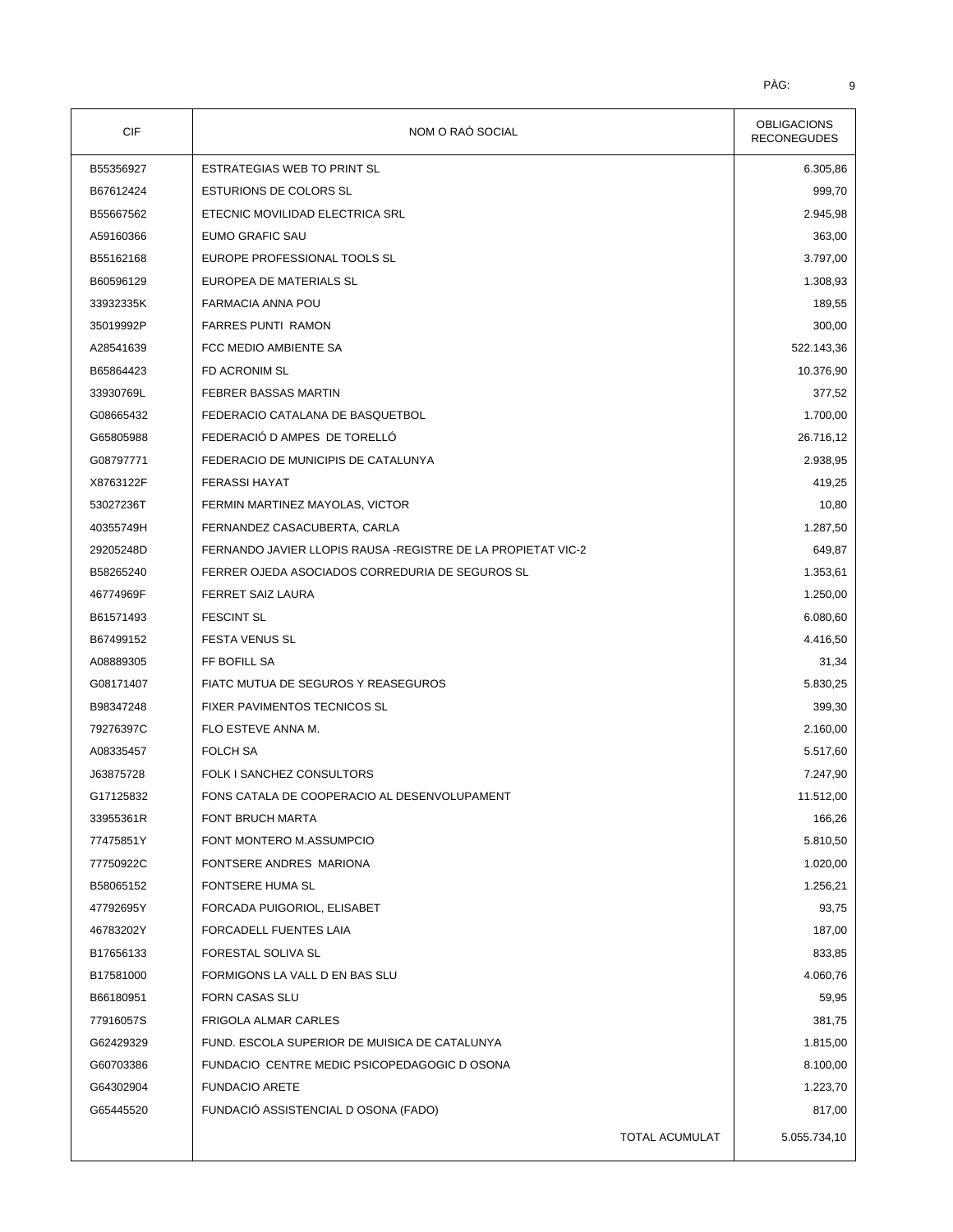| CIF       | NOM O RAÓ SOCIAL                                                                                       | <b>OBLIGACIONS</b><br><b>RECONEGUDES</b> |
|-----------|--------------------------------------------------------------------------------------------------------|------------------------------------------|
| G62925086 | FUNDACIÓ AULA D'ALTS ESTUDIS D'ELECTES                                                                 | 800,00                                   |
| G64504350 | FUNDACIO CEFORTEM DELARIS SANGLAS                                                                      | 5.990,00                                 |
| G08437261 | FUNDACIO D ANCIANS DE SANT FELIU DE TOR                                                                | 57.700,66                                |
| G64330533 | FUNDACIO FESTIVAL DE CINEMA DE MUNTANYA DE TORELLO                                                     | 35.885,00                                |
| G62292545 | FUNDACIO HUMANITARIA DR. TRUETA                                                                        | 744,04                                   |
| G64398035 | <b>FUNDACIO MIQUEL MARTI I POL</b>                                                                     | 684,80                                   |
| R5800395E | FUNDACIO PIA AUTONOMA INSTITUT PERE TARRES D EDUCACIO EN L ESPLAI                                      | 172.263,10                               |
| G60864931 | FUNDACIO PRIVADA ESTUDIS MUSICALS DE MANLLEU                                                           | 90.413,52                                |
| G63340483 | FUNDACIO PRIVADA SUPORT SOCIAL SOLIDARI                                                                | 12.499,92                                |
| G65187056 | FUNDACIO PRIVADA TAC OSONA                                                                             | 94.133,96                                |
| G63262323 | FUNDACIO PROJECTE I VIDA DE GRANOLLERS                                                                 | 750,00                                   |
| G66918095 | <b>FUNDACIO SANT TOMAS</b>                                                                             | 10.300,00                                |
| B60519683 | <b>FUSTERIA BARDOLET SL</b>                                                                            | 651,29                                   |
| B63642185 | <b>FUSTERIA VILA TISORA SL</b>                                                                         | 4.131,42                                 |
| B67386086 | <b>FUSTES I DERIVATS GERMANS GORDO SL</b>                                                              | 59,33                                    |
| B33382433 | GAM ESPAÑA SERVICIOS DE MAQUINARIA                                                                     | 25.289,00                                |
| 43626545F | GANDULLO FERNANDEZ JUAN CARLOS                                                                         | 250,00                                   |
| 33944802E | <b>GARCIA ARANDA DANIEL</b>                                                                            | 810,59                                   |
| 39369716H | <b>GARCIA ARROYO IVAN</b>                                                                              | 238,08                                   |
| 33954550H | GARRIGA CODINA, MIREIA                                                                                 | 141,00                                   |
| F59128041 | GEDI, GESTIO I DISSENY SCCL                                                                            | 4.350,75                                 |
| S0811001G | <b>GENERALITAT DE CATALUNYA</b>                                                                        | 93,59                                    |
| G61925996 | <b>GENT GRAN AMB MARXA</b>                                                                             | 12.654,72                                |
| B65451759 | <b>GESTIO DE RESIDUS I BIODIVERSITAT SL</b>                                                            | 7.904,30                                 |
| 77311216M | GIL CAMPS, MARC                                                                                        | 81,22                                    |
| 47854108D | <b>GIL MOLAS FERRAN</b>                                                                                | 1.151,50                                 |
| 36519250B | GILABERT MIRABET LLORENÇ                                                                               | 1.996,50                                 |
| B42846121 | <b>GIP INFRAESTRUCTURAS SL</b>                                                                         | 948,64                                   |
| 77304276B | <b>GIRABENT SOLA NURIA</b>                                                                             | 1.250,00                                 |
| B60070505 | <b>GIRODSERVICES SL</b>                                                                                | 33.584,14                                |
| B05287222 | <b>GLOBALMATT BUILDING GROUP SL</b>                                                                    | 17.291,43                                |
| 33951158F | GOMEZ BARFULL ISRAEL (TAXI)                                                                            | 540,75                                   |
| 53637488Q | <b>GRACIA ARNAU IVAN</b>                                                                               | 240,00                                   |
| B58826819 | <b>GRAFICSER SL</b>                                                                                    | 1.723,04                                 |
| B61671277 | GRESELY I FARRE SL                                                                                     | 221,55                                   |
|           | <b>GRUP MESOSONA SL</b>                                                                                | 90,75                                    |
| B65476954 |                                                                                                        |                                          |
| V67547588 | GRUP MUNICIPAL DE PSC-CP DE TORELLO (2019-2023)<br>GRUP MUNICIPAL ERC-JUNTS PER TORELLO-AM (2019-2023) | 1.783,56<br>887,74                       |
| V67546499 |                                                                                                        |                                          |
| V67516302 | GRUP MUNICIPAL JUNTS PER CATALUNYA                                                                     | 2.080,80                                 |
| B08765125 | GRUPOS ELECTROGENOS AGRESA SL                                                                          | 356,95                                   |
| B96498829 | GUIL ACCESORIOS DE MUSICA SL                                                                           | 852,86                                   |
| 33945799F | GUTIERREZ RODRIGUEZ JOAQUIM                                                                            | 132,64                                   |
| 2222      | HABILITAT Nº 2 SERVEIS SOCIALS Sra Roser Perez Villegas                                                | 119.541,85                               |
|           | TOTAL ACUMULAT                                                                                         | 5.779.229,09                             |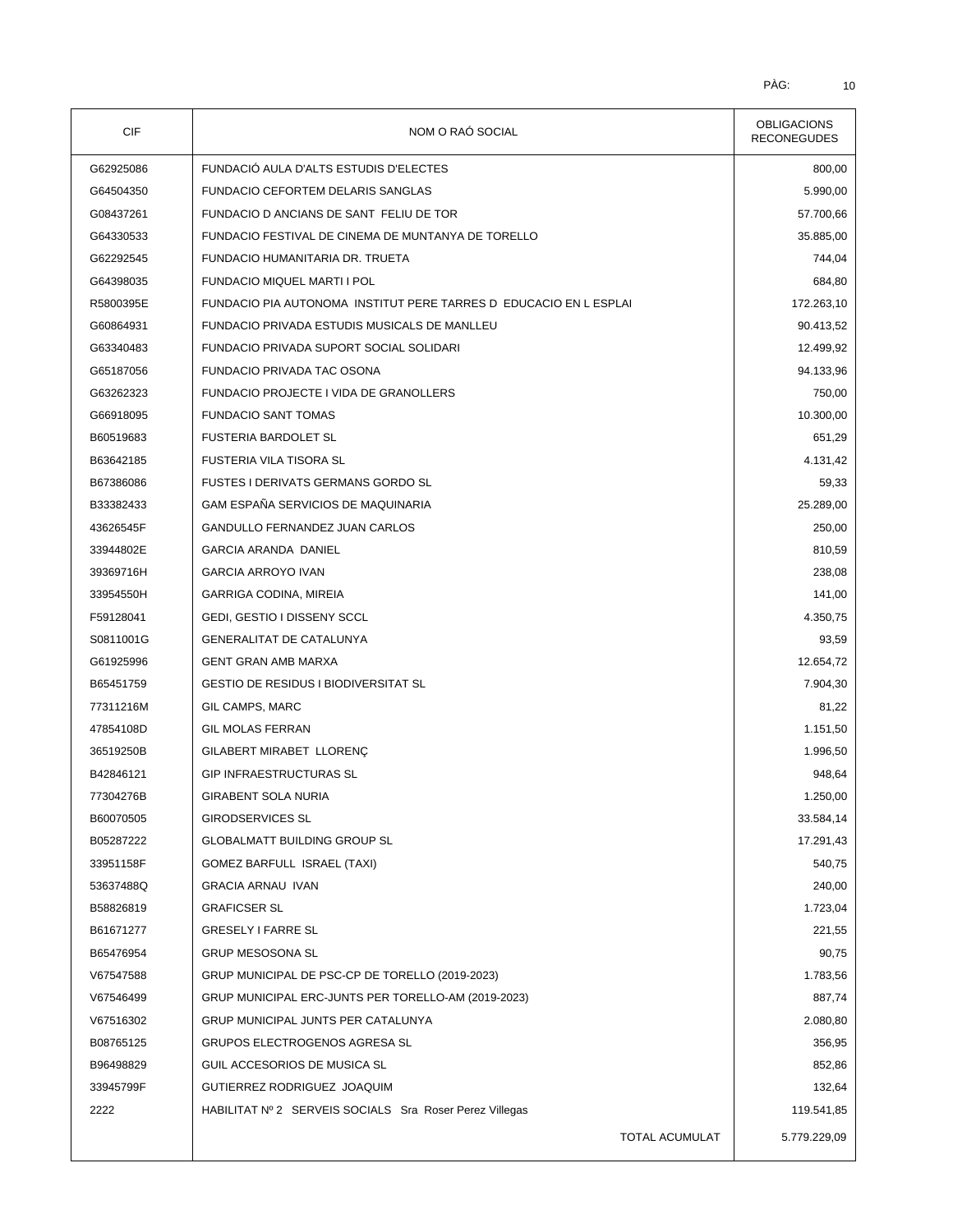| CIF        | NOM O RAÓ SOCIAL                                                | <b>OBLIGACIONS</b><br><b>RECONEGUDES</b> |
|------------|-----------------------------------------------------------------|------------------------------------------|
| 6666       | HABILITAT Nº 5 TARGETA MONEDER Sra Roser Perez Villegas         | 36.216,07                                |
| 3333       | HABILITAT Nº3 TEATRE Sr Josep Martinez Llado                    | 5.544,24                                 |
| 1111       | HABILITAT NUMERO 1 ADJUNT TRESORERIA SRA. DOLORS PERALBO AMBROS | 3.428,88                                 |
| B63768550  | HAPPYLUDIC PLAYGROUND AND URBAN EQUIPMENT SL                    | 25.505,59                                |
| B61331682  | HERETAT MESTRES SL                                              | 261,43                                   |
| B66629494  | <b>HERMEX IBERICA SL</b>                                        | 1.056,05                                 |
| 33947834H  | HERRERA PUNTI ERIC                                              | 8.228,00                                 |
| B99045379  | HIBERUS SISTEMAS INFORMATICOS SL                                | 10.242,84                                |
| B67202150  | HIDDEN TRACK RECORDS SLU                                        | 6.836,50                                 |
| B64236714  | HOSPITAL VETERINARI DEL TER SL                                  | 10.283,86                                |
| 40316677T  | <b>HOSTA ZAZO PERE</b>                                          | 2.934,25                                 |
| Y1790717C  | <b>HOUBAN CHAFIKA</b>                                           | 340,25                                   |
| GB10162897 | <b>HUMANHOOD</b>                                                | 2.425,00                                 |
| B84736354  | HUNE RENTAL SL                                                  | 2.580,63                                 |
| A17200163  | <b>ICART SA</b>                                                 | 40.517,64                                |
| 79325262X  | IGLESIAS CHEDA ANA MARIA LC INTERNET                            | 617,10                                   |
| B08890261  | <b>IMPREMTA SELLARES SL</b>                                     | 27.085,18                                |
| B08328882  | <b>INDUSTRIAL CARSAN SL</b>                                     | 187,55                                   |
| B17016718  | <b>INDUSTRIAS LINDAMER SL</b>                                   | 3.843,02                                 |
| B09534405  | INDUSTRIAS QUIMICAS KIMINOR SL                                  | 2.155,55                                 |
| A46146247  | INELCOM INGENIERIA ELECTRONICA COMERCIAL SA                     | 762,30                                   |
| B17459058  | <b>INFOSELF SISTEMES SL</b>                                     | 14.047,01                                |
| A58260050  | INGENIERIA CONTROL Y TRANSFERENCIA DE TECNOLOGIA SA             | 13.586,14                                |
| B58407081  | INGENIERIA CONSTRUCTORA MANRESANA SL                            | 13.482,61                                |
| A62785456  | INNOVACIO I TECNIQUES DE CONSERVACIO SA                         | 412.646,66                               |
| B63873996  | INSTAL.LACIONS ELECTRIQUES ELECTRICAMPER SL                     | 12.198,01                                |
| Q0840001B  | INSTITUT CATALA DEL SOL                                         | 21.529,91                                |
| Q5855733A  | INSTITUT D EDUCACIO SECUNDARIA CIRVIANUM DE TORELLO             | 600,00                                   |
| Q0801494F  | INSTITUT DE SEGURETAT PUBLICA DE CATALUNYA                      | 537,00                                   |
| G08546665  | INSTITUT DE TECNOLOGIA DE LA CONSTRUCCIO DE CATALUNYA           | 1.263,24                                 |
| S0800577I  | <b>INSTITUT ESCOLA MARTA MATA</b>                               | 600,00                                   |
| B65343568  | INTERIA ADAPTA SL                                               | 3.258,29                                 |
| B58441585  | INTERROAD SL                                                    | 12.965,12                                |
| G64344492  | IPRES (INTEGRACIO DE PERSONES EN RISC D'EXCLUSIO SOCIAL)        | 11.277,54                                |
| B64409386  | ITIK CONSULTORIA DE L ESPORT I EL LLEURE SL                     | 16.940,00                                |
| B17475898  | <b>ITRAM COMUNICACIO SL</b>                                     | 907,50                                   |
| B66175928  | <b>J3B3 ECONOMICS SL</b>                                        | 9.377,50                                 |
| 48193979D  | JANETH RUALES LOZA MARIANA                                      | 256,24                                   |
| 33936373B  | JIMENEZ VILLENA ANTONIO                                         | 166,50                                   |
| F18909432  | <b>JIRIBILLA PRODUCCIONES SL</b>                                | 2.178,00                                 |
| B60477692  | JOAN FAJEDA SL                                                  | 61.390,40                                |
| B62000518  | JOAN SERRA PALETA SL                                            | 3.551,81                                 |
| B66344870  | <b>JOS ESPECTACLES SLU</b>                                      | 5.702,48                                 |
|            | TOTAL ACUMULAT                                                  | 6.588.742,98                             |
|            |                                                                 |                                          |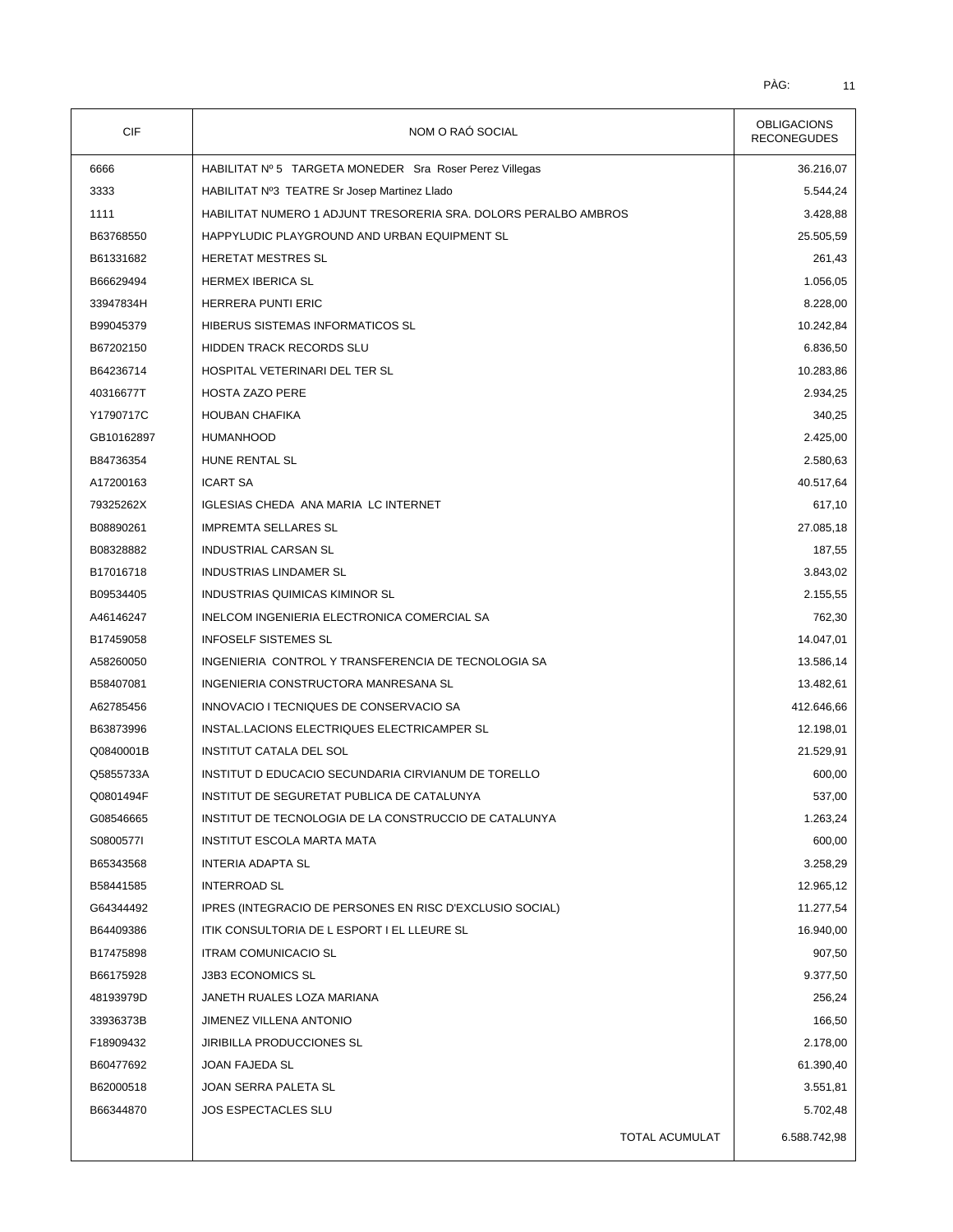| CIF           | NOM O RAÓ SOCIAL                             | <b>OBLIGACIONS</b><br><b>RECONEGUDES</b> |
|---------------|----------------------------------------------|------------------------------------------|
| B65256224     | JOY SOL LUCIONS D AVARIES TELESCOPIQUES SL   | 9.031,08                                 |
| B64414816     | <b>JULIA ARQUITECTES ASSOCIATS SL</b>        | 55.856,02                                |
| X2036885M     | <b>KESSILI ACHRAF</b>                        | 187,50                                   |
| B67298166     | KOMPINI TECHNOLOGIES SL                      | 199,65                                   |
| A81069197     | KONICA MINOLTA BUSINESS SOLUTIONS SPAIN S.A. | 1.637,11                                 |
| X1962945X     | KONKLE KARIN LYNN                            | 127,84                                   |
| B99227464     | <b>KRYFIL METACRILATO SL</b>                 | 4.326,00                                 |
| B67113902     | L ENGRUNA D EN POUSA SL                      | 425,55                                   |
| B66704214     | L ESPORTIU TORELLO SL                        | 144,99                                   |
| B65547192     | LA BRUTAL SL                                 | 3.251,88                                 |
| G67161703     | LA CLOTA A LES ADOBERIES                     | 200,00                                   |
| B60792587     | LA PLANA RESIDUS INDUSTRIALS SL              | 631,83                                   |
| A58635269     | LA VOLA 1981 SA                              | 3.569,50                                 |
| J02979573     | <b>LANORDIKA SC</b>                          | 2.850,40                                 |
| B63697791     | <b>LASO RECOBRIMENTS SL</b>                  | 3.908,30                                 |
| B63092399     | <b>LEANDRE SL</b>                            | 2.323,20                                 |
| A79216651     | LEFEBVRE EL DERECHO SA                       | 4.053,20                                 |
| 47728035E     | LERMO MARTINEZ, NOEMI                        | 7,50                                     |
| FR87420804940 | LES THERESES                                 |                                          |
|               |                                              | 2.440,00                                 |
| X2374132A     | LESLIE FEDER AARON                           | 1.573,00                                 |
| 77475169Z     | <b>LLACH BARRIS PERE</b>                     | 51.126,40                                |
| 33949489V     | LLEDO TRIAS FRANCESC XAVIER                  | 30.812,39                                |
| 77309635B     | LLOP JORDANA IRENE                           | 168,00                                   |
| P5800043A     | LOCALRET                                     | 1.678,60                                 |
| 33953423H     | LOPEZ CASACUBERTA JUDITH                     | 435,00                                   |
| 43539406S     | LORA CABRILLANA ELISABET                     | 828,75                                   |
| Y3978845C     | LORA CEPEDA MARIA ARGENTINA                  | 262,50                                   |
| A59932442     | LOSTEC SA                                    | 3.509,00                                 |
| B66545963     | <b>MAC UNIFORMES SL</b>                      | 2.020,94                                 |
| Y3184104K     | MACHADO LENS GERMAN ALVARO                   | 1.212,04                                 |
| 36503529E     | <b>MADRID LORES MANEL</b>                    | 470,69                                   |
| B67005553     | MAGRANA ARTS MEDIA SL                        | 2.070,31                                 |
| F02825990     | MAGRANES SCCL                                | 1.750,00                                 |
| B17255969     | <b>MAIDEU SL</b>                             | 990,99                                   |
| B62835301     | MANAGEMENT I PRODUCCIONS CULTURALS SL        | 6.171,00                                 |
| B65876427     | <b>MANCIVENT SL</b>                          | 580,24                                   |
| 33952041Q     | MANRIQUE AUMATELL MARTI                      | 1.250,00                                 |
| B64101884     | MANTENIMIENTO DE GENERADORES SL              | 396,88                                   |
| B61579348     | MANUSA DOOR SYSTEMS SLU                      | 298,41                                   |
| B62108154     | MARBRES TER MANLLEU SL                       | 8.681,38                                 |
| B62011960     | MARBRES TORELLO SL                           | 143,59                                   |
| B66157082     | MARFURIUS SL (EL MALDA)                      | 35,70                                    |
| 47847077Q     | MARGINEDAS SAYOS BLAI                        | 15.969,07                                |
|               | TOTAL ACUMULAT                               | 6.816.349,41                             |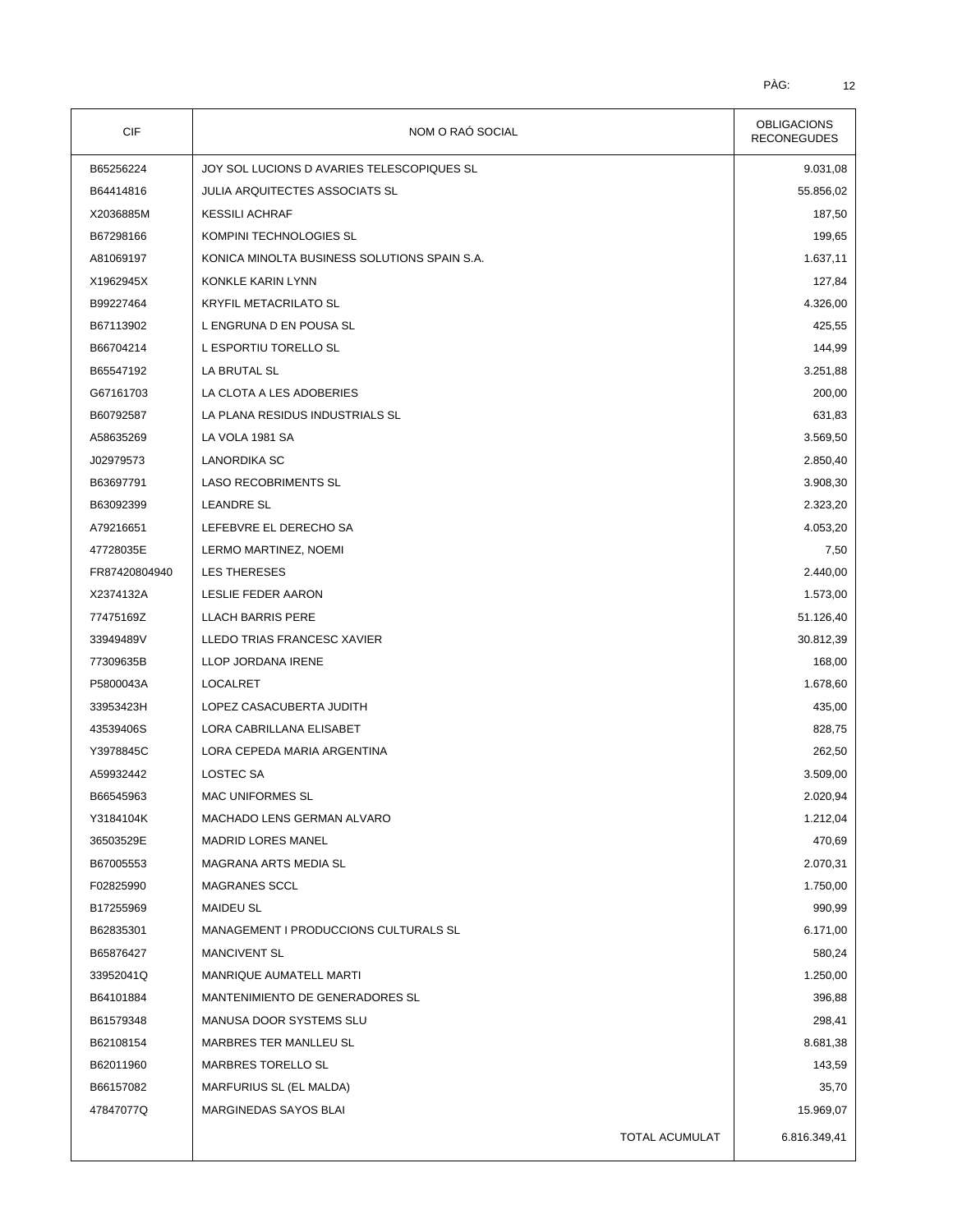| <b>CIF</b> | NOM O RAÓ SOCIAL                                                                 | <b>OBLIGACIONS</b><br><b>RECONEGUDES</b> |  |
|------------|----------------------------------------------------------------------------------|------------------------------------------|--|
| Y3219356Z  | <b>MARIKO SETOU</b>                                                              | 54,50                                    |  |
| B55543615  | <b>MARLIA PRODUCCIONS SL</b>                                                     | 952,88                                   |  |
| 34746597Z  | MARRUGAT DOMENECH JORDI                                                          | 200,00                                   |  |
| B55169023  | MARTA FLUVIA SLU                                                                 | 195,26                                   |  |
| 33954211R  | MARTIN GODOY MARIA ANGELES                                                       | 207,18                                   |  |
| J65486631  | MARTOM ALIMENTARIA SCP                                                           | 5.259,41                                 |  |
| 38118891W  | MASANA SERRA, MARTA                                                              | 121,14                                   |  |
| B67439422  | MASCOT-CAT SL                                                                    | 3.285,10                                 |  |
| B59482992  | MATERIAL DE CONSTRUCCIO GIL SL                                                   | 13.460,81                                |  |
| A08244998  | MECALUX SA                                                                       | 5.999,18                                 |  |
| B62008610  | MECANITZATS DE LA FUSTA KIM SL TALLER DINTERIORS                                 | 13.730,12                                |  |
| 33955551F  | MELERO CORONEL ANTONIO                                                           | 203,55                                   |  |
| X9598867R  | MEZIANI, ASMAA                                                                   | 76,52                                    |  |
| A08171373  | MGS SEGUROS Y REASEGUROS SA                                                      | 957,51                                   |  |
| S2800568D  | MINISTERIO DE ECONOMIA Y EMPRESA- CONSORCIO DE COMPENSACION DE<br><b>SEGUROS</b> | 100,00                                   |  |
| 77735434B  | MINOVES PUJOLS RAMON                                                             | 1.161,60                                 |  |
| B62362926  | <b>MIQUEL BADIA SL</b>                                                           | 728,36                                   |  |
| 77476119K  | MIR PORTELL MARTA                                                                | 1.179,75                                 |  |
| 33949229X  | MIRALPEIX LLOBET ANNA                                                            | 906,35                                   |  |
| B67612309  | MIXOLIDIA SL                                                                     | 10.769,00                                |  |
| B17063041  | MOBLES NOGUER SL                                                                 | 2.056,00                                 |  |
| B65227019  | MOLECULA XARXA DE PROFESSIONALS EN MUSEOGRAFIA SL                                | 1.210,00                                 |  |
| 33950469P  | <b>MOLINA TORRES DAVID</b>                                                       | 133,24                                   |  |
| 77475095D  | MONELLS LOPEZ JOAN                                                               | 511,12                                   |  |
| 46977409R  | MONTERDE MULET LAIA                                                              | 1.161,60                                 |  |
| 73194855T  | MORANCHO FARRE ESTHER                                                            | 219,35                                   |  |
| 38874830T  | <b>MORENO THOMSON DENISE MARIA</b>                                               | 288,00                                   |  |
| 43627537X  | MORERA ORRIOLS LLUIS                                                             | 9.982,50                                 |  |
| B65622268  | MUNELL FORMACIO SL                                                               | 1.800,00                                 |  |
| 77105394X  | MUNMANY FONT JAUME                                                               | 1.900,00                                 |  |
| 44015882T  | MUÑOZ SEMPERE TXEMA                                                              | 931,70                                   |  |
| B64264187  | MUNTANYA DE LLIBRES SLU                                                          | 1.793,00                                 |  |
| F17678640  | MUSICS DE CATALUNYA SCCL                                                         | 4.295,50                                 |  |
| G58619339  | NATACIO CLUB TORELLO                                                             | 6.558,50                                 |  |
| 46574744C  | NAVARRO ROYO JUDITH PILAR                                                        | 159,50                                   |  |
| 52464031L  | NAYA ORTEGA RAMON                                                                | 150,00                                   |  |
| B08673527  | NEIDA SL                                                                         | 2.794,00                                 |  |
| B64165384  | NETEGES NIFIDUS SL                                                               | 3.158,98                                 |  |
| 37657092C  | NOFRE MERCADER BERTA                                                             | 110,00                                   |  |
| 77303430Q  | NOGUE LLORA JOAN                                                                 | 726,00                                   |  |
| 1          | <b>NOMINES</b>                                                                   | 3.974.067,36                             |  |
| G61799953  | <b>NOU 69 TEATRE</b>                                                             | 23.704,21                                |  |
|            | TOTAL ACUMULAT                                                                   | 10.913.608,19                            |  |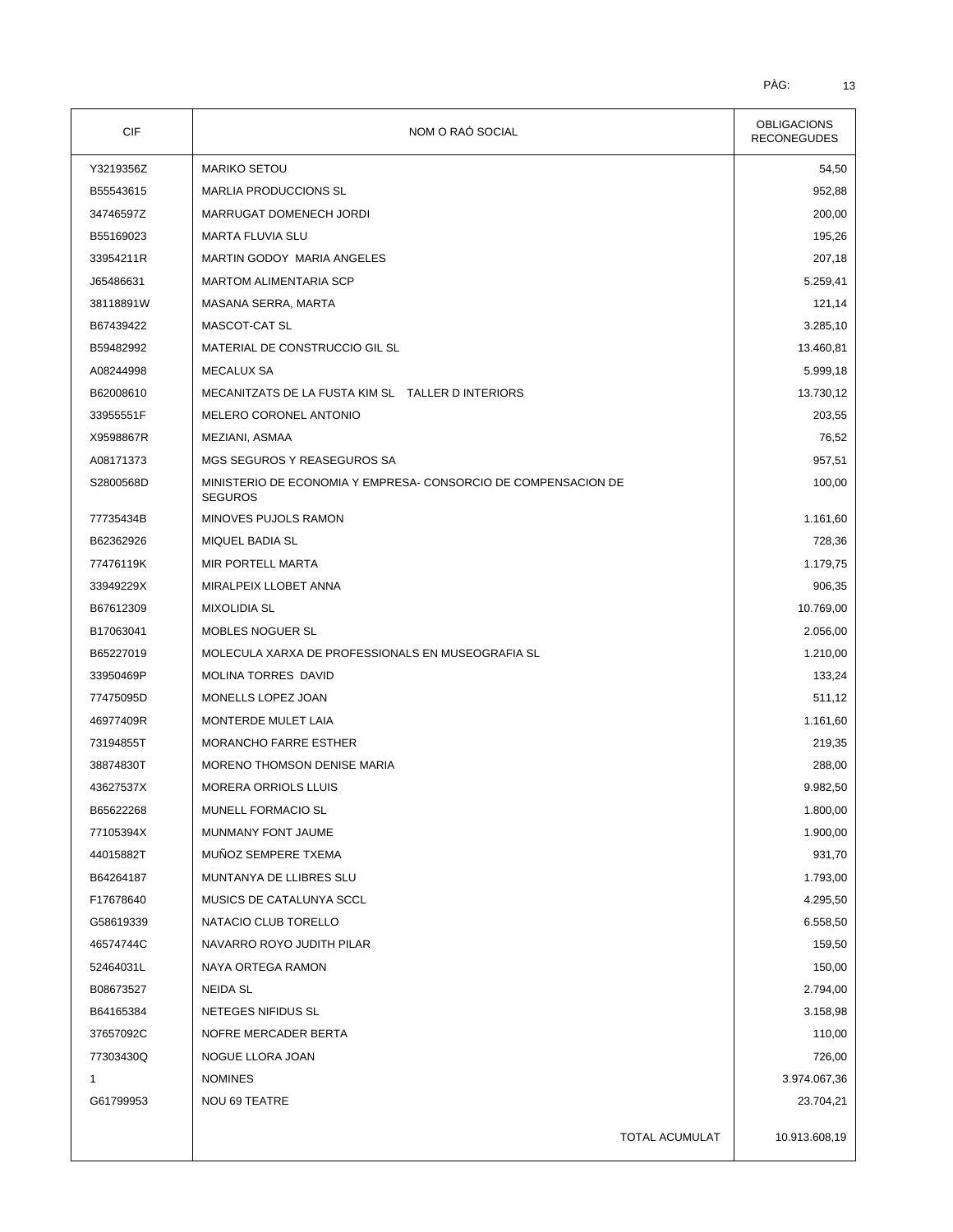| <b>CIF</b> | NOM O RAÓ SOCIAL                             | <b>OBLIGACIONS</b><br><b>RECONEGUDES</b> |  |
|------------|----------------------------------------------|------------------------------------------|--|
| B98197916  | <b>NOVATILU SLU</b>                          | 6.025,80                                 |  |
| B08870503  | OBRES I PAVIMENTS BOU SL                     | 36.179,00                                |  |
| 46333867E  | OLIVAN VENDRELL EDUARD                       | 86,40                                    |  |
| 39857181K  | OLIVES FOLCH CELIA                           | 1.782,63                                 |  |
| F61709853  | OPCIONS DE CONSUM RESPONSABLE SCCL           | 392,22                                   |  |
| 33940369M  | ORDEIG SALA EUGENI                           | 181,50                                   |  |
| P5800016G  | ORGANISME DE GESTIO TRIBUTARIA               | 160.388,45                               |  |
| 33952248Q  | ORTIZ CHAVETE VERONICA                       | 1.914,25                                 |  |
| 40964206X  | ORTIZ MUÑOZ DOLORES                          | 210,00                                   |  |
| 46648358B  | ORTIZ NICOLAS NOELIA                         | 121,00                                   |  |
| 4444       | ORTUÑO JOLIS MARÇAL (HABILITAT BESTRETA)     | 450,76                                   |  |
| 53089879Z  | OTS GIL SERGI                                | 2.541,00                                 |  |
| X9249795T  | <b>OULAD MANSOUR HANANE</b>                  | 389,25                                   |  |
| 77475287V  | PALAU BARTRINA JOSEP<br><b>CREACIONS VIC</b> | 17.601,19                                |  |
| 33930771K  | PALOMO CHINARRO ANA MARIA                    | 300,00                                   |  |
| B64960941  | PANADES MATERIALS DE JARDINERIA SL           | 246,84                                   |  |
| B55370407  | PANCHO & LEFTY SL                            | 968,00                                   |  |
| B58840984  | PARADIS BLAU SL                              | 26.311,97                                |  |
| 47790488F  | PAREJO VALVERDE ALEJANDRA                    | 444,68                                   |  |
| 77086184M  | PARES CANELLAS FRANCESC                      | 2.500,00                                 |  |
| A58574526  | PARQUES Y JARDINES FABREGAS SAU              | 7.436,66                                 |  |
| X6106795L  | PASDOIT AUDREY                               | 227,50                                   |  |
| B66460338  | PEAKWAY SL                                   | 3.267,00                                 |  |
| B17479288  | PENTACARPA SL                                | 3.200,00                                 |  |
| 36561205Z  | PEREZ LLORCA FELIP                           | 350,00                                   |  |
| 33958750D  | PEREZ RIERA GEROGINA                         | 137,58                                   |  |
| 47729247S  | PEYA RIGOLFAS ARIADNA                        | 5.293,75                                 |  |
| B17781915  | PICKPOCKET SL                                | 2.250,60                                 |  |
| 39179670K  | PICON GONZALEZ JUAN JOSE                     | 10.705,82                                |  |
| 35036858S  | PIERA LOPEZ PEDRO                            | 119,79                                   |  |
| A08361446  | <b>PINTUR SA</b>                             | 1.720,16                                 |  |
| A17054370  | PINTURES M VICH SA                           | 16.527,13                                |  |
| 46118802F  | PINYOL BALASCH ROSA                          | 198,00                                   |  |
| B67222380  | PIOTA PRODUCCIONS SL                         | 37.211,40                                |  |
| 39327045N  | PLADEVALL CRUSELLAS M ANGELS                 | 225,06                                   |  |
| X4936756J  | PLAMENOV VACHEV KRASIMIR                     | 278,00                                   |  |
| 39409192A  | PLANAS PLA FERRAN                            | 2.000,00                                 |  |
| B65792657  | PLATAFORMA DE COMUNICACIO SL                 | 1.960,20                                 |  |
| 09737704X  | PLATERO JURADO, VALENTIN                     | 280,35                                   |  |
| A58093816  | PMC GRUP 1985 SA                             | 3.329,34                                 |  |
| 79303824P  | POLO CUBERO ESTER                            | 480,00                                   |  |
| 43200138C  | PORTAS MIGUEL GOMARA MARIA DE LLUC           | 2.815,07                                 |  |
| B55123806  | PORTES BISBAL SL                             | 8.221,07                                 |  |
|            | TOTAL ACUMULAT                               | 11.280.877,61                            |  |
|            |                                              |                                          |  |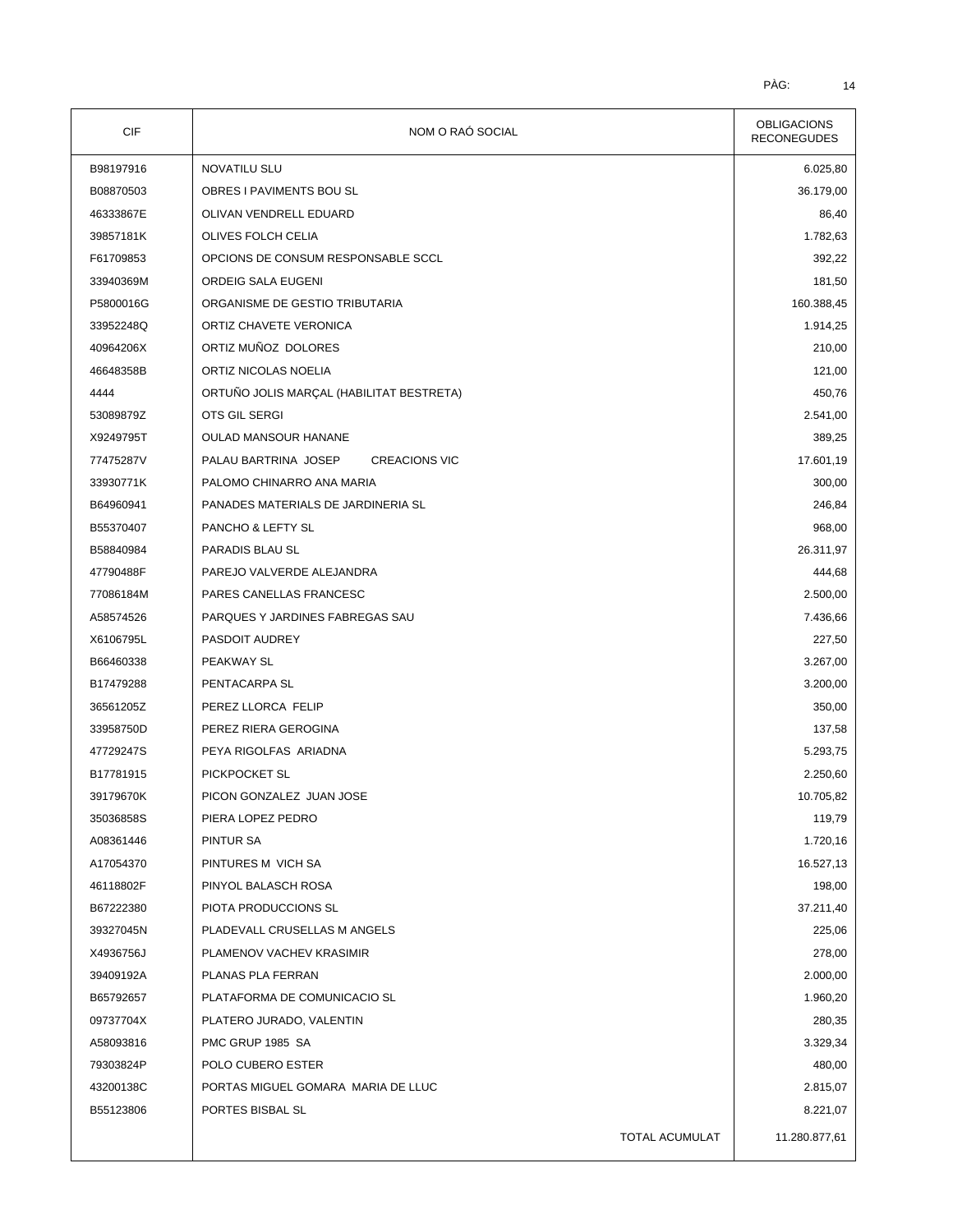| CIF       | NOM O RAÓ SOCIAL                | <b>OBLIGACIONS</b><br><b>RECONEGUDES</b> |
|-----------|---------------------------------|------------------------------------------|
| 33950513Y | POUS JUTGLAR ANNA               | 287,00                                   |
| 46045870P | PRADES ARTIGAS MARIA LOURDES    | 150,00                                   |
| 47957502H | PRADOS GIRAVENT MARIA           | 2.823,97                                 |
| 33941335M | PRATDESABA BARCONS, JOSEP MARIA | 873,75                                   |
| 77115384H | PRATDESABA SALA ALBERT          | 1.584,89                                 |
| A08447369 | PREMSA D OSONA SA               | 7.456,59                                 |
| 00837990P | PRESA ALAMILLOS YOLANDA         | 420,00                                   |
| AAF798920 | PRITZKER MARIANO ALFONSO        | 477,19                                   |
| B65929747 | PRODIUR SPORTS SL               | 1.033,14                                 |
| B62552146 | PRODUCTORA D'EMISSIONS DE RADIO | 302,50                                   |
| B66499310 | PROTECTA VIGILANCIA INTEGRAL SL | 1.674,34                                 |
| A17063579 | PROVEIMENTS D AIGUA SA          | 98.015,60                                |
| B08936643 | PUBLIPRESS MEDIA S L U          | 3.420,67                                 |
| B63715767 | PUCA ESPECTACLES SL             | 2.005,56                                 |
| 47791589G | PUIG MAVARRO, HERMINIA          | 21,80                                    |
| F65970733 | PUNCH SERVEIS AUDIOVISUALS SCCL | 13.588,03                                |
| B64958838 | PUNTUAJOCS SL                   | 9.769,39                                 |
| B08839094 | <b>QPRINT OSONA SL</b>          | 2.865,19                                 |
| 37745685V | QUEMADA CUATRECASAS ANGEL       | 1.599,60                                 |
| B08325482 | QUIBAC SL                       | 5.582,22                                 |
| B08866402 | RADIO COMELLA                   | 22,81                                    |
| B60480670 | RAPID XINEL LA SL               | 6.138,87                                 |
| 77475267C | RAULET SERRA JORDI              | 1.009,54                                 |
| 43453146M | REAL CERVIGON CRISTIAN          | 423,50                                   |
| 43110470Y | REBASSA GIMENEZ CARLES          | 117,64                                   |
| 47845052S | REBES SERRANO AIDA              | 35,00                                    |
| B61169769 | RECOLLIDA DE RESIDUS D OSONASL  | 721.093,60                               |
| B60476330 | RECOLLIDA I RECICLATGE SL       | 1.092,94                                 |
| B62909965 | RECYCLING MANRESA SL            | 6.000,07                                 |
| B63690291 | <b>REIMO TECNIC SL</b>          | 32.611,28                                |
| B62425285 | RELLOTGERIA I JOIERIA CODINA SL | 907,50                                   |
| B67079251 | RENOVALTI 2017 SL               | 14.044,47                                |
| 43451793D | RIBA MATA MARTA                 | 43,18                                    |
| B66703083 | <b>RIERA DIGIT SL</b>           | 5.467,99                                 |
| 77476176D | RIFA FRANCAS JOAN               | 467,10                                   |
| 33932182Y | <b>RIFA PRIMS MARIA</b>         | 424,49                                   |
| B62298179 | <b>RIPOLL I FILLS SL</b>        | 3.923,23                                 |
| B64083918 | ROBERTO VALLS ABOGADOS SLP      | 217,80                                   |
| B61540118 | RODI S.I.A. SL                  | 260,05                                   |
| 48041032N | RODRIGUEZ MIRO ARIADNA          | 706,00                                   |
| 40438334X | RODRIGUEZ SASTRE DANIEL         | 154,68                                   |
| 38059523C | ROMA SERRAT FREDERIC            | 200,00                                   |
| 33952113L | ROMEU BARTRINA ROGER            | 9.152,96                                 |
|           |                                 |                                          |
|           | TOTAL ACUMULAT                  | 12.239.343,74                            |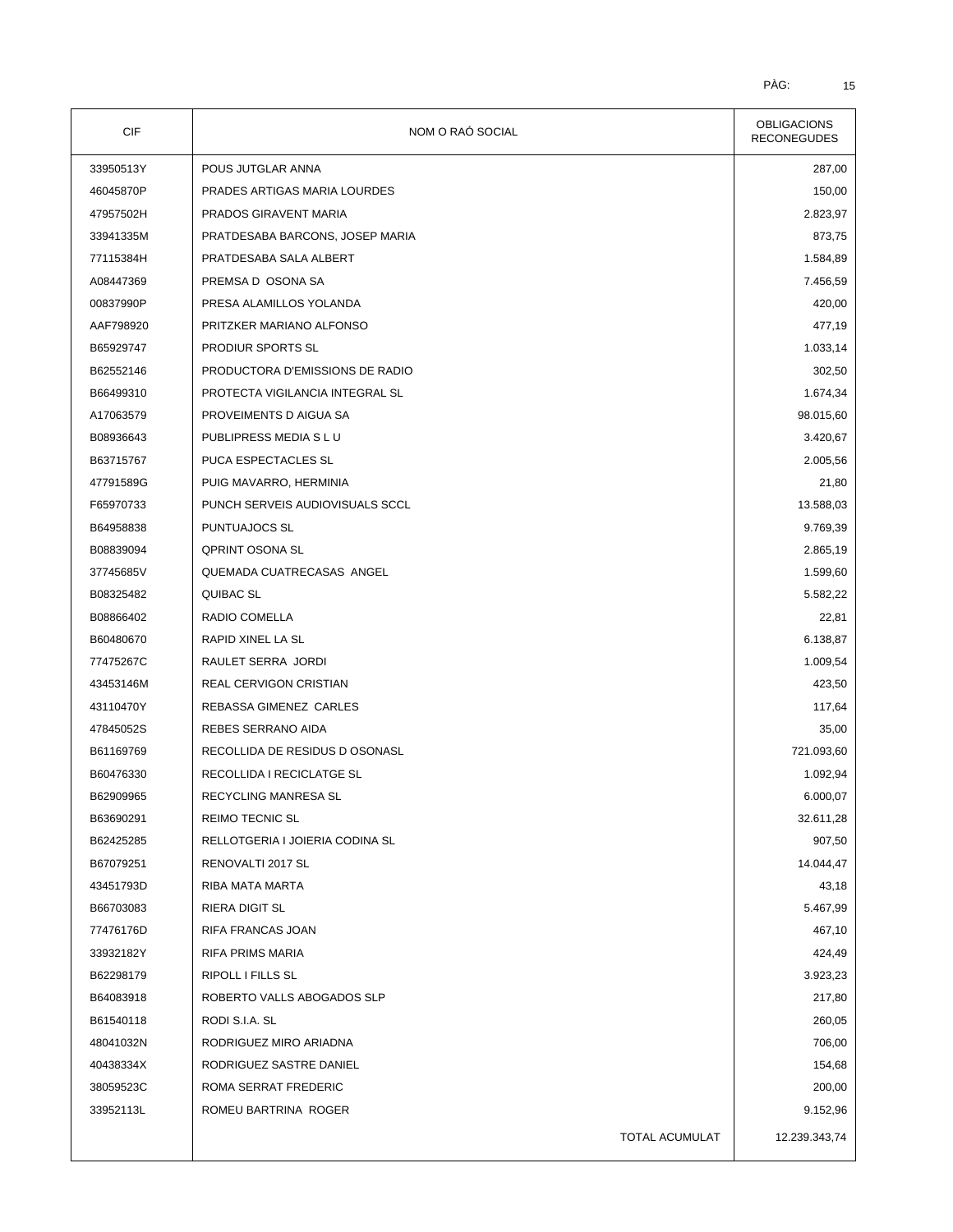| <b>CIF</b> | NOM O RAÓ SOCIAL                               | <b>OBLIGACIONS</b><br><b>RECONEGUDES</b> |
|------------|------------------------------------------------|------------------------------------------|
| 45855435J  | ROS OLIVAS MONTSE                              | 300,00                                   |
| 33950347R  | ROSES NOGUER MIREIA                            | 204,12                                   |
| 33933677Y  | ROSIQUE SAMPER ROSALIA                         | 425,00                                   |
| 33937211K  | ROURA FRANCAS ESTEVE                           | 7.243,66                                 |
| 47846293Z  | ROURA PRAT LAIA                                | 37,50                                    |
| B63311898  | ROUSAUD COSTAS DURAN SLP                       | 5.324,00                                 |
| 47990082F  | ROVIRA LASTRA MARIA                            | 1.369,82                                 |
| B59342295  | RQP ARQUITECTURA SLP                           | 1.815,00                                 |
| 40980784M  | RUBIO BERMEJO MARIA ELENA                      | 27,83                                    |
| 47849532X  | RUBIO FEIXAS NIL                               | 363,00                                   |
| B66142894  | RUIZ 2014 OSONA SLU                            | 2.831,40                                 |
| 45483024H  | RUIZ MARTORELL GALDRIC                         | 1.250,00                                 |
| 33946022T  | RUIZ PAYAN ISABEL                              | 202,50                                   |
| 77281618P  | RUSTARAZO BASSAS OLGA                          | 1.250,00                                 |
| 47849965Y  | SALA SALA LAIA                                 | 150,00                                   |
| 39316883Q  | SALADA COSTA, ARCADI                           | 242,00                                   |
| 47176809Z  | SALADICH CUBERO MARIA                          | 300,00                                   |
| A08435356  | SALICRU SA                                     | 847,00                                   |
| A64718877  | SALTOKI VIC SA                                 | 4.936,61                                 |
| 40987200G  | SALVADO MORRAL JORDI                           | 373,25                                   |
| 33943518A  | SALVANS CASAS JORDI                            | 8.173,55                                 |
| 33946271L  | SANCHEZ LISTAN MARIA DOLORES                   | 2.341,35                                 |
| 43798155Z  | SANCHEZ TAPIA JOSE MANUEL                      | 2.604,73                                 |
| 33957060K  | SANCHEZ VITAL OLGA                             | 21,30                                    |
| 41576744N  | SANVICENS VILAMANYA LAIA                       | 129,50                                   |
| 77312262Q  | SARDA CABERO SANDRA                            | 2.613,60                                 |
| 38482443Q  | SAYOS I SANTIGOSA ROSA                         | 300,00                                   |
| X1374520V  | <b>SBAI SAID</b>                               | 559,87                                   |
| B64466543  | <b>SCLAT TEAM SL</b>                           | 469,36                                   |
| 53127498M  | SEGURA PARRA SILVIA                            | 121,06                                   |
| B14456255  | SEMILLAS SILVESTRES SL                         | 1.372,80                                 |
| B66703877  | SENMARTI GESTIO I ASSESSORAMENT DE PLAGUES SLU | 17.500,86                                |
| 33957571A  | SERRA GIRBAU ALBERT                            | 1.594,78                                 |
| 46234407Z  | SERRAIMA PETIT ANNA                            | 1.280,00                                 |
| B60210044  | SERRALLERIA MANLLEU SL                         | 2.730,97                                 |
| 47794875R  | SERRAT TARRE JOANA                             | 3.025,00                                 |
| B65824799  | SERV. EMPRESARIALES DEL MARESME SLU            | 241,90                                   |
| B65758641  | SERVEIS D EMPRESA I MANTENIMENTS VARIS SL      | 14.497,44                                |
| B61950127  | SERVEIS D INTERNET JAVAJAN                     | 3.991,55                                 |
| A58116369  | SERVEIS DE L ESPECTACLE FOCUS SA               | 5.636,33                                 |
| B58325085  | SERVEIS FUNERARIS XICOY SL                     | 1.483,28                                 |
| B17404583  | SERVEIS MAQUINARIA BANYOLINA SL                | 3.388,00                                 |
| B62175575  | SERVEIS VIALS DEL VALLES SLU                   | 7.013,31                                 |
|            |                                                |                                          |
|            | TOTAL ACUMULAT                                 | 12.349.926,97                            |
|            |                                                |                                          |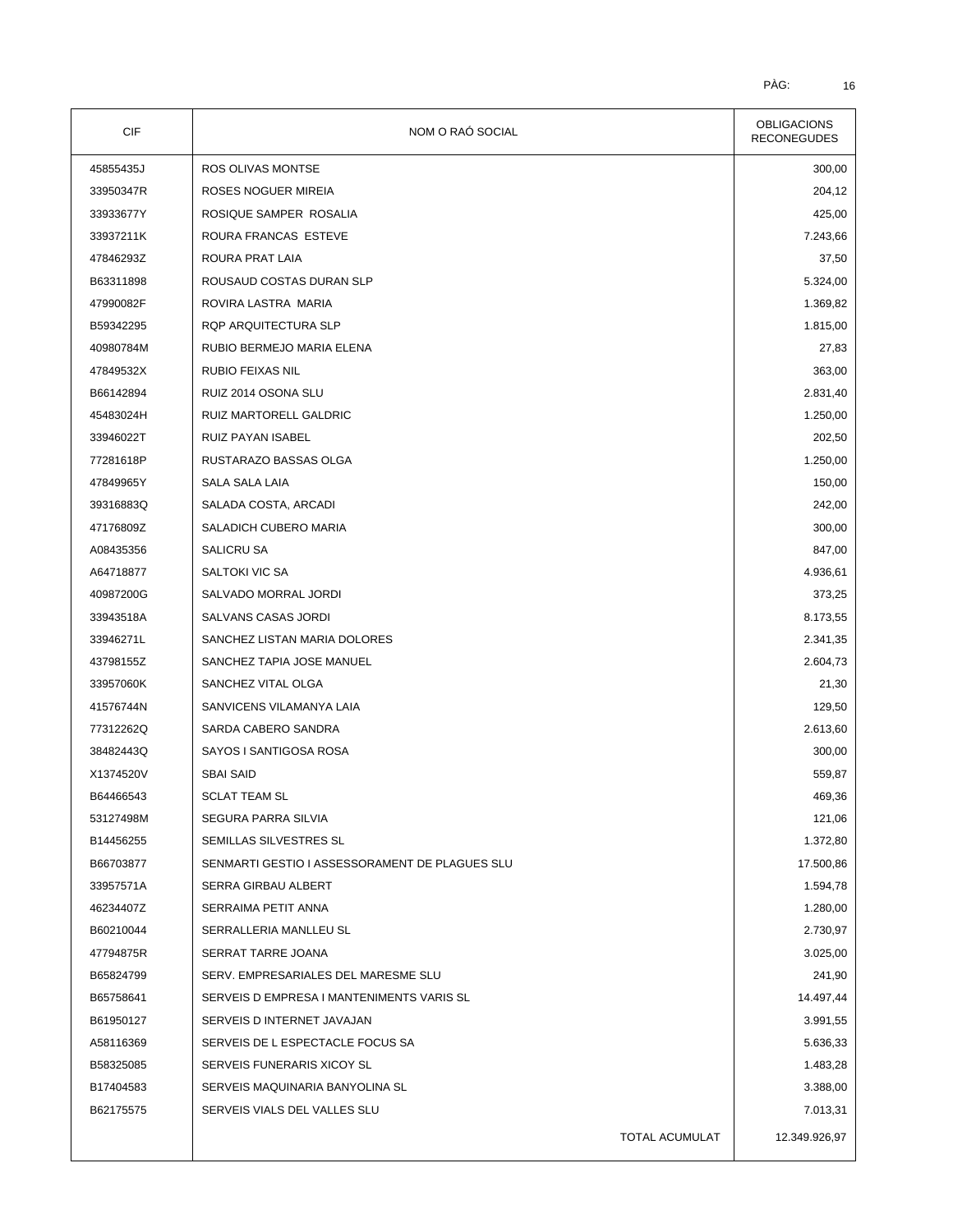| CIF       | NOM O RAÓ SOCIAL                                     | <b>OBLIGACIONS</b><br><b>RECONEGUDES</b> |
|-----------|------------------------------------------------------|------------------------------------------|
| A58122466 | SERVICIO DE REPARACION DE VEHICULOS INDUSTRIALES SA  | 1.360,97                                 |
| A25027145 | SERVICIOS MICROINFORMATIC SA                         | 4.911,43                                 |
| 43679473N | SILLERO RAMOS FRANCISCA                              | 56,81                                    |
| B62724562 | SISTEMAS DIGITALES CORPORATE SL                      | 4.236,79                                 |
| J60743739 | SISTEMAT SCP                                         | 3.267,48                                 |
| 33940665W | <b>SITJA FONT RAMON</b>                              | 1.881,37                                 |
| 33944632J | SITJA GONZALEZ, M. ALEXANDRA                         | 57,56                                    |
| A08001182 | SOCIEDAD ESPAÑOLA DE CONSTRUCCIONES ELECTRICAS SA    | 31.739,48                                |
| A83052407 | SOCIEDAD ESTATAL CORREOS Y TELEGRAFOS SA             | 19.697,98                                |
| A08000234 | SOCIEDAD GENERAL AGUAS DE BARCELONA SAU              | 714.754,21                               |
| G28029643 | SOCIEDAD GENERAL DE AUTORES Y EDITORES               | 7.514,28                                 |
| A28002335 | SOCIEDAD IBERICA DE CONSTRUCCIONES ELECTRICAS SA     | 1.731,12                                 |
| 46996371B | SOLA CARBONELL NINA                                  | 2.044,60                                 |
| 33935689V | SOLA CUCURULL SANTI                                  | 7.150,15                                 |
| 36752671M | <b>SOLA PRAT MARGARITA</b>                           | 1.250,00                                 |
| 46629777Z | SOLÁ RODRIGO, AINA                                   | 339,00                                   |
| 33949287E | SOLA SUBIRANES MONTSE                                | 64,60                                    |
| 39377544A | SOLER COMELLAS AIDA                                  | 162,60                                   |
| 44994741W | <b>SOLER GORCHS MARTA</b>                            | 275,00                                   |
| B63140628 | SOLUCIONES Y APLICACIONES TECNOLOGICAS INTEGRALES SL | 2.784,00                                 |
| F66835125 | <b>SOM MOBILITAT SCCL</b>                            | 145,20                                   |
| A25007832 | SORIGUE SA                                           | 1.603,00                                 |
| B41805557 | SPAI INNOVA ASTIGITAS SL                             | 1.203,60                                 |
| B60223062 | SPORT ASSISTANCE 2000 SL                             | 146.617,19                               |
| B60928678 | SR GRUPSIS ASSOCIATS SL                              | 151,25                                   |
| Y4571927R | <b>STINELLI CARLO</b>                                | 1.250,00                                 |
| B61295952 | SUBMINISTRAMENTS DE FERRETERIA TIO SL                | 18.188,18                                |
| B59972810 | SUBMINISTRES INDUSTRIALS LLORIANA SL                 | 12.782,48                                |
| A58197443 | SUMINISTROS GAME SA                                  | 101,17                                   |
| Y5345809W | <b>TAKLEH HANAN</b>                                  | 334,75                                   |
| 33951244R | TALEN ARJONA CARLOS                                  | 3.000,00                                 |
| B60477718 | TALLER GARATGE BALMES SL                             | 334,34                                   |
| B60070570 | TALLERS MAS ORIOL SL                                 | 45.114,90                                |
| A58866682 | TANCAMENTS DE PVC SA                                 | 1.873,61                                 |
| B62818844 | TATARANA SL                                          | 264,92                                   |
| A58082967 | TC TORELLO SA                                        | 13.872,19                                |
| B88202957 | TDF PUMP RENTAL 2018 SL                              | 1.147,14                                 |
| B64020431 | TEATRERYA TEXTILES ESCENOGRAFICOS SL                 | 116,16                                   |
| A08730202 | TECNICAS DEL HORMIGON ARMADO SA                      | 3.129,06                                 |
| B65057507 | TECNO RADIO COMUNICACIONES SLU                       | 968,00                                   |
| B63926489 | TECOLOGIC SYSTEMS SL                                 | 235,20                                   |
| A82018474 | TELEFONICA DE ESPAÑA SA                              | 3.173,81                                 |
| B61005575 | TELES METALLIQUES RODA SL                            | 1.376,58                                 |
|           | <b>TOTAL ACUMULAT</b>                                | 13.412.189,13                            |
|           |                                                      |                                          |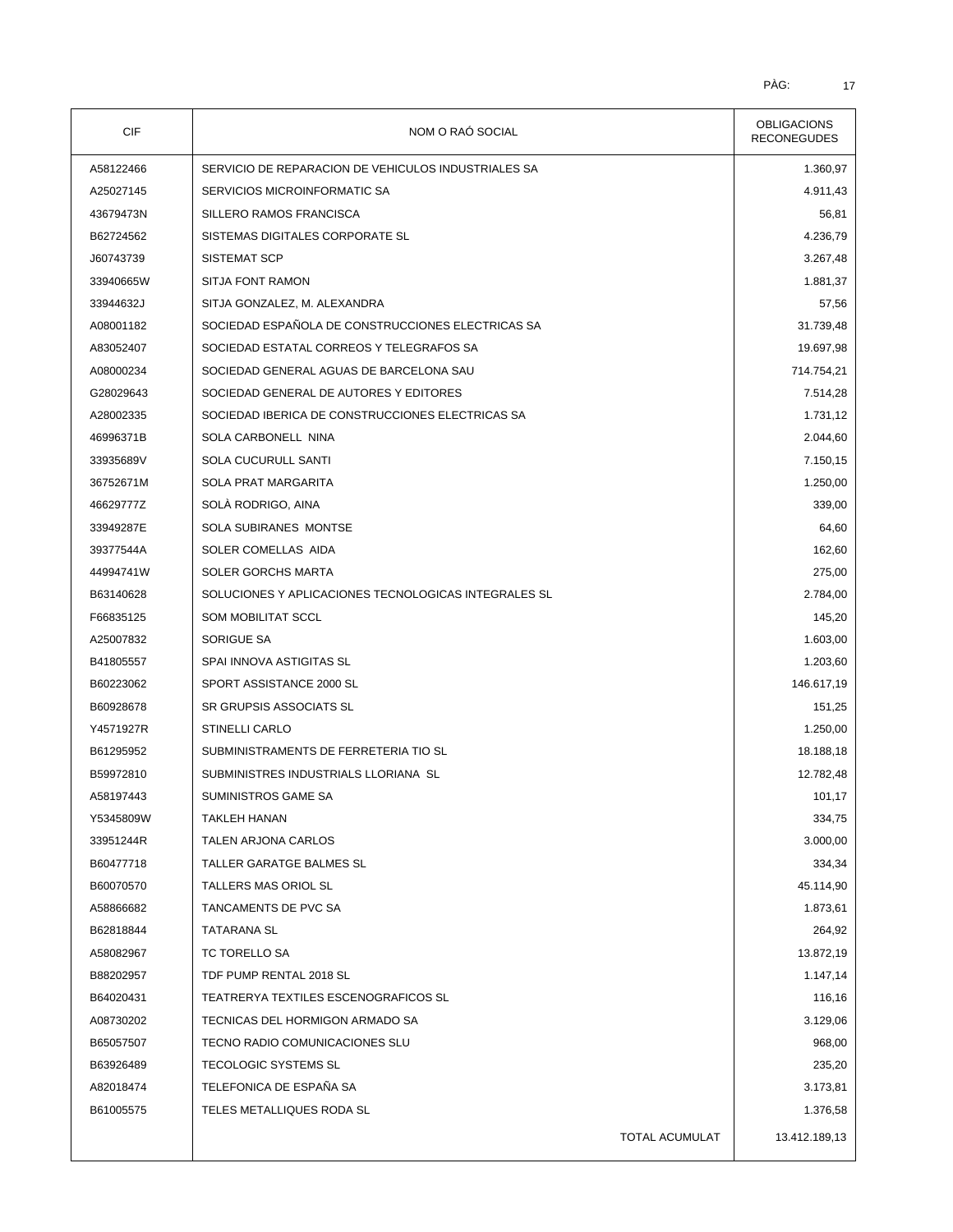| CIF              | NOM O RAÓ SOCIAL                           | <b>OBLIGACIONS</b><br><b>RECONEGUDES</b> |
|------------------|--------------------------------------------|------------------------------------------|
| B80925977        | TELEVIDA SERVICIOS SOCIOSANITARIOS SLU     | 9.950,86                                 |
| B64423957        | TENIS TAULA IBERICA SL                     | 551,46                                   |
| FR58540026531    | TETES DE MULES                             | 2.903,00                                 |
| B25836214        | TOMBS CRATIUS SLU                          | 2.850,00                                 |
| B02865111        | TOPJAC SERVEIS DE TOPOGRAFIA SLP           | 2.831,40                                 |
| G58331299        | TORELLO ASSOCIACIO CULTURAL                | 4.135,50                                 |
| B62388194        | TORELLO EXPRES SL MRW                      | 5.288,94                                 |
| B64438450        | TORELLO GESTSOFT INFORMATICA SL            | 1.480,00                                 |
| B64882723        | TOT FUSTA P. AYATS SL                      | 1.821,05                                 |
| B67021550        | TOTAL ELITE TRADE SL HOTEL TORRES MANLLEU  | 257,99                                   |
| B55257687        | TOTTEX UNIFORMES SL                        | 14.958,22                                |
| A43501352        | TQ TECNOL SAU                              | 13.205,53                                |
| J43901644        | TRAUT COMPANYIA D ESPECTACLES SCP          | 1.621,40                                 |
| B65543969        | TREBALLS FORESTAL PRESEGUE SL              | 12.922,80                                |
| B64895618        | TREBALLS I SERVEIS TAPIS E.I. SLU          | 5.221,13                                 |
| <b>TRESORERA</b> | <b>TRESORERA</b>                           | 23,83                                    |
| Q0819002G        | TRESORERIA DE LA SEGURETAT SOCIAL          | 1.149.202,17                             |
| J17642075        | <b>TROFEUS WANSCAT SC</b>                  | 515,00                                   |
| B43932714        | TRONO SERVEIS CULTURALS SL                 | 2.725,53                                 |
| 77086375N        | TUNEU ULLASTRE EDUARD                      | 57.856,66                                |
| B66696782        | U98 MUSIC SL                               | 3.025,00                                 |
| X6329559M        | UALMAGUID, FAIZA                           | 168,00                                   |
| G58020124        | UNIVERSITAT DE VIC                         | 6.050,00                                 |
| B66665035        | URBAN MANZANA SL                           | 14.967,14                                |
| B61515474        | USIS GUIRAO SL                             | 504,24                                   |
| U55359319        | UTE MAPTAC, UNIO TEMPORAL D EMPRESES       | 442.479,59                               |
| 40359149Z        | VALLS BOSCH LLUIS                          | 2.367,97                                 |
| 47791959Y        | VELASCO EVA MARIA                          | 46,25                                    |
| 77086241Q        | VERDAGUER AUTONELL MARIA                   | 8.627,30                                 |
| 33932765Z        | VERDAGUER REIG GERARD                      | 222,62                                   |
| 43523064A        | VERDEJO GRASA EMILIO                       | 148,98                                   |
| B66028747        | VERSATILS GASTRONOMIA SL                   | 470,00                                   |
| 47706067L        | VIAPLANA VENTURA VICENÇ                    | 1.210,00                                 |
| B60016623        | VIC ASSISTENCIA S.L.                       | 11.126,64                                |
| A58492117        | <b>VICREU SA</b>                           | 7.047,86                                 |
| 44019521M        | VIDAL AGULLO MARIA                         | 296,45                                   |
| 40331664Z        | VIDAL AULADELL FELIP                       | 300,00                                   |
| 37619706D        | VIDAL PAZ ALBERT                           | 4.537,50                                 |
| B61126017        | <b>VIDRES MORA SL</b>                      | 4.715,42                                 |
| 39383430R        | VILA JUNCADELLA MARIA                      | 1.149,50                                 |
|                  | VILALTA PRAT LLUIS                         | 3.000,00                                 |
| 33935081F        |                                            |                                          |
| 45154038R        | VILLANUEVA PEREZ INES                      | 10.000,00                                |
| 77108384X        | VILLENA ACEITUNO MANOLI (LLIBRERIA COLORS) | 1.023,36                                 |
|                  | TOTAL ACUMULAT                             | 15.225.995,42                            |